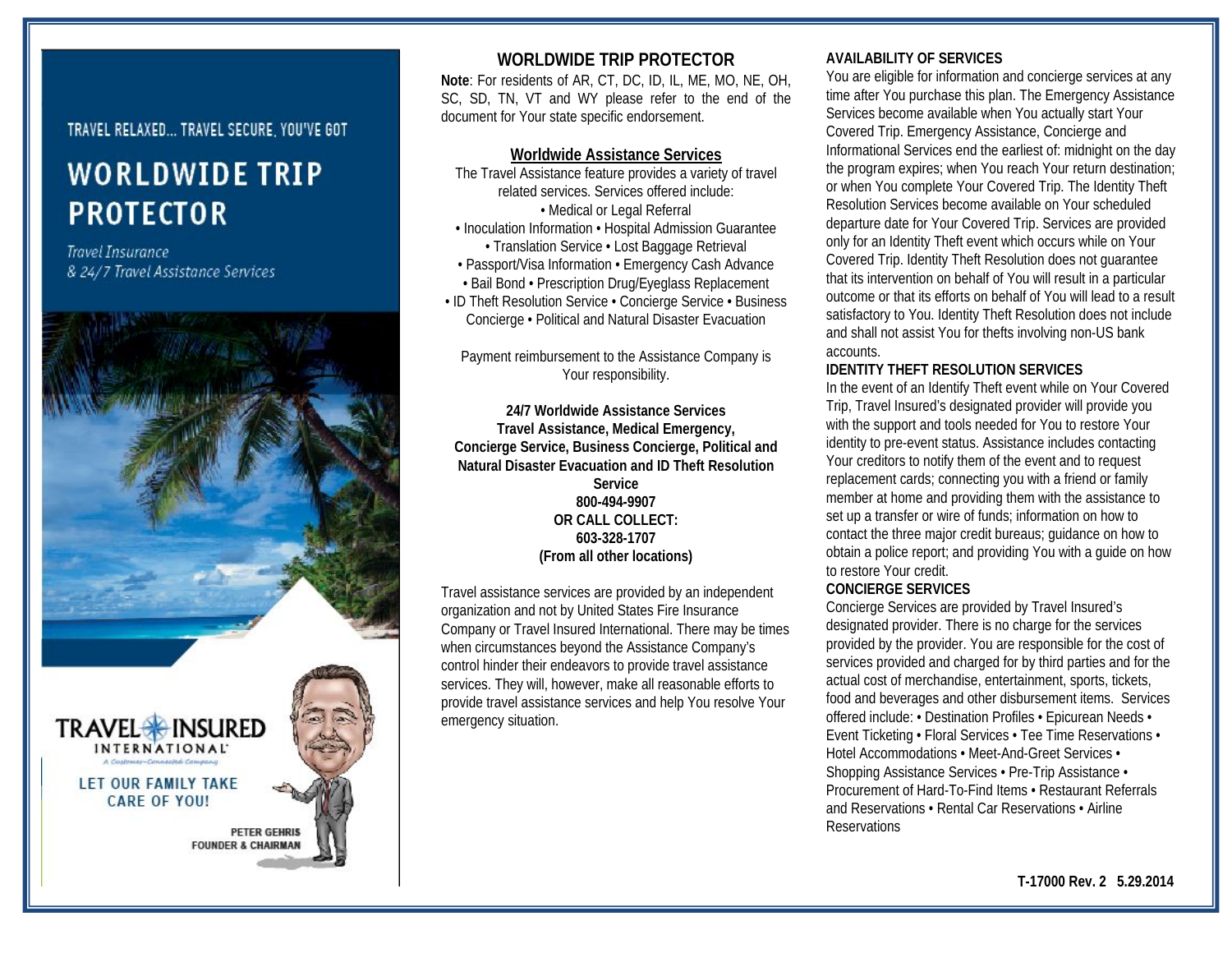## **POLITICAL AND NATURAL DISASTER EVACUATION**

If Participant requires emergency evacuation, which places him/her in Imminent Bodily Harm or due to a Natural Disaster, which makes his/her location Uninhabitable, or Participant's specific location in the Host Country is deemed Uninhabitable by the Assistance Company's Security Personnel, the Assistance Company will arrange and pay for evacuation from a safe departure point to the nearest safe location. The Assistance Company shall arrange and pay up to \$100 per day up to a maximum of three (3) days for reasonable accommodations related to lodging if the Participant is delayed at the nearest safe location. The Assistance Company shall also arrange and pay for one-way economy airfare to return Participant to his/her Home Country following a Natural Disaster or Political Evacuation. Economy airfare and lodging costs shall not exceed a combined single limit of \$5,000 USD per Participant. Participant must contact the Assistance Company as soon as possible after his/her Host Country issues the official disaster declaration, as delays may make safe transportation impossible. The method of transportation will be as deemed most appropriate to ensure Participant's safety. If evacuation becomes impractical due to hostile or dangerous conditions, the Assistance Company will maintain contact with and advise the Participant until evacuation becomes viable or the natural disaster situation or the political or social upheaval has been resolved. Should commercial transportation be available, but transportation to the commercial transportation departure point will place Participant in Imminent Bodily Harm, the Assistance Company shall arrange and pay for his/her secure transport to the departure point. Fees for commercial transportation and/or change fees are the responsibility of the Participant once he/she reaches the departure point where normal commercial transportation is available. There is a \$300,000 CSL. Benefit is subject to the terms and conditions of the plan and as determined by ON CALL security personnel, in accordance with local and U.S. authorities. Services rendered without ON CALL's coordination and approval are not covered. No claims for reimbursement will be accepted. If the Participant is able to leave the Covered Person's host country by normal means, ON CALL will assist the Covered Person in rebooking flights or other transportation. Expenses for non-emergency transportation are the Covered Person's responsibility.

#### **BUSINESS CONCIERGE SERVICES**

Concierge Services are provided by Travel Insured's designated provider. There is no charge for the services provided by the provider. You are responsible for the cost of services provided and charged for by third parties. Services offered include: **•** Emergency Correspondence And Business Communication Assistance **•** Assistance With Locating Available Business Services Such As: Express/Overnight Delivery Sites, Internet Cafes, Print/Copy Services **•**  Assistance With Or Arrangements For Telephone And Web Conferencing **•** Emergency Messaging To Customers, Associates, And Others (Phone, Fax, E-mail, Text, etc.) **•**  Real Time Weather, Travel Delay And Flight Status Information **•** Worldwide Business Directory Service For Equipment Repair/Replacement, Warranty Service, etc. **•**  Emergency Travel Arrangements

# **Claims Procedures**

## **To facilitate prompt claims settlement: TRIP CANCELLATION/TRIP INTERRUPTION:**

IMMEDIATELY Call Your Travel Supplier and Travel Insured International to report Your cancellation and avoid non-Covered Expenses due to late reporting. Travel Insured International will then advise You on how to obtain the appropriate form to be completed by You and the attending Physician. If You are prevented from taking Your Covered Trip due to Sickness or Injury, You should obtain medical care immediately. We require a certification by the treating Physician at the time of Sickness or Injury that medically imposed restrictions prevented Your participation in the Covered Trip. Provide all unused transportation tickets, official receipts, etc.

**TRAVEL DELAY:** Obtain any specific dated documentation, which provides proof of the reason for delay (airline or Cruise line forms, medical statements, etc).

Submit this documentation along with Your Covered Trip itinerary and all receipts from additional expenses incurred. **MEDICAL EXPENSES:** Obtain receipts from the providers of service, etc., stating the amount paid and listing the diagnosis and treatment.

**BAGGAGE:** Obtain a statement from the Common Carrier that Your Baggage was delayed or a police report showing Your Baggage was stolen along with copies of receipts for Your purchases.



**Quality Protection Worldwide For questions or to report a claim, contact: Travel Insured International, Inc. P.O. Box 6503 Glastonbury, CT 06033 800-243-3174**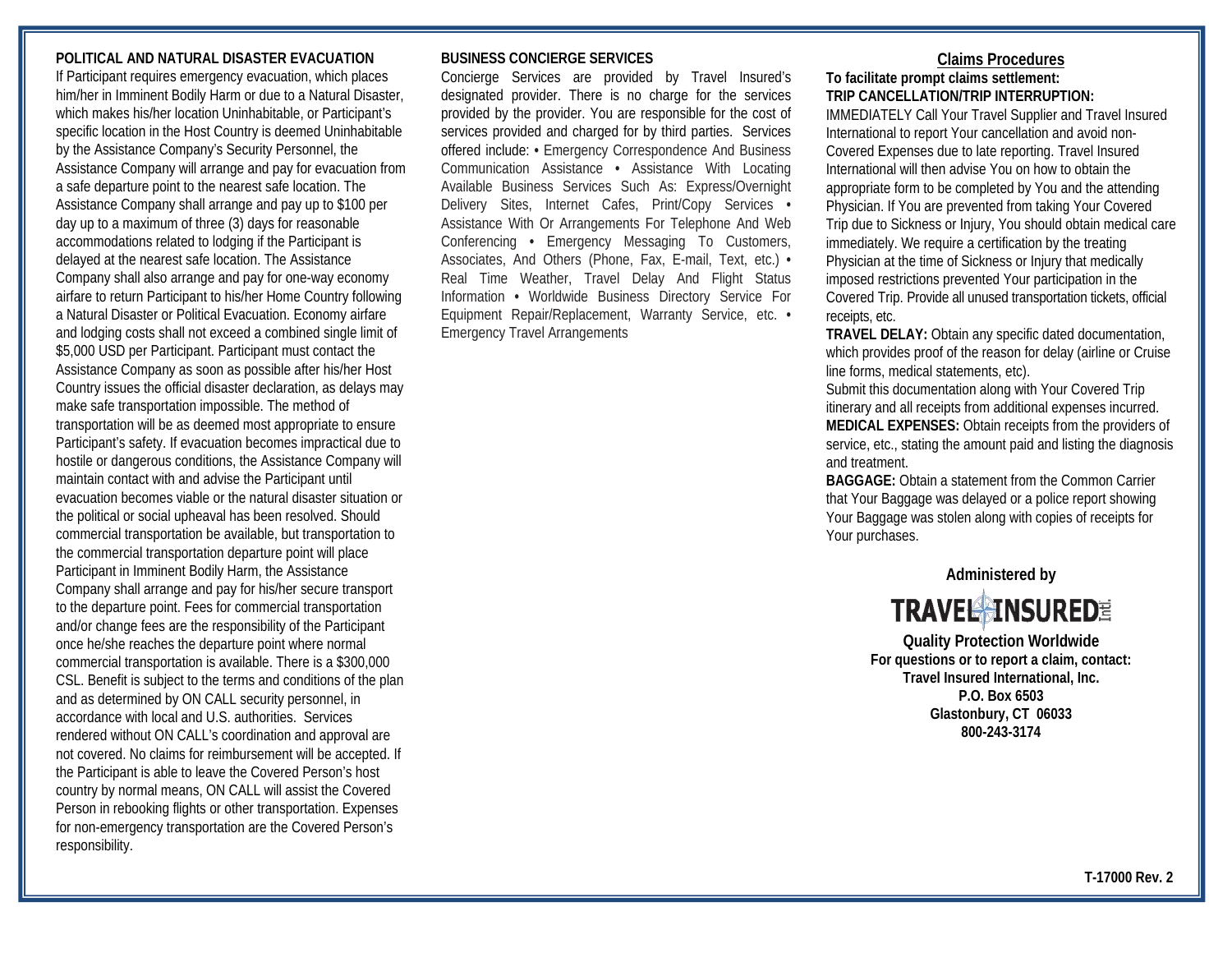#### **United States Fire Insurance Company**

Administrative Office: 5 Christopher Way, Eatontown, NJ 07724 (Hereinafter referred to as "the Company")

#### **\_\_\_\_\_\_\_\_\_\_\_\_\_\_\_\_\_\_\_\_\_\_\_\_\_\_\_\_\_\_\_\_\_\_\_\_\_\_\_\_\_\_\_\_\_\_\_\_\_ INDIVIDUAL TRAVEL POLICY**

#### **PLEASE READ THIS DOCUMENT CAREFULLY!**

This Policy is issued in consideration of Your enrollment and payment of the premium due. This Policy of Insurance describes the insurance benefits underwritten by United States Fire Insurance Company, herein referred to as the Company and also referred to as We, Us and Our.

This Policy is a legal contract between You and the Company. It is important that You read Your Policy carefully. Please refer to the accompanying Confirmation of Benefits, which provides You with specific information about the program You purchased. You should contact the Company immediately if You believe that the Confirmation of Benefits is incorrect.

FOURTEEN DAY LOOK: If You are not satisfied for any reason, You may cancel insurance under this Policy by giving the Company or the agent written notice within the first to occur of the following: (a) 14 days from the Effective Date of Your Insurance; or (b) Your Scheduled Departure Date. If You do this, the Company will refund Your premium paid provided no Insured has filed a claim under this Policy.

**Renewal**: Coverage under this Policy is not renewable.

#### **Signed for United States Fire Insurance Company By:**

 Douglas M. Libby James Krause Chairman and CEO Secretary

B / hans

| <b>TABLE OF CONTENTS</b> |                                              |  |  |
|--------------------------|----------------------------------------------|--|--|
| SCHEDULE OF BENEFITS     |                                              |  |  |
|                          | SECTION I. EFFECTIVE DATE & TERMINATION DATE |  |  |
|                          | SECTION II. COVERAGES                        |  |  |
| SECTION III.             | <b>DEFINITIONS</b>                           |  |  |
| SECTION IV               | <b>GENERAL EXCLUSIONS &amp; LIMITATIONS</b>  |  |  |
| SECTION V                | <b>PAYMENT OF CLAIMS</b>                     |  |  |
| SECTION VI               | GENERAL PROVISIONS                           |  |  |
|                          |                                              |  |  |

# **\_\_\_\_\_\_\_\_\_\_\_\_LIMITED BENEFIT COVERAGE\_\_\_\_\_\_\_\_\_\_ SCHEDULE OF BENEFITS Listing of Benefits** Maximum Limit Trip Cancellation Trip Cost\* *(Not applicable when \$0 Trip Cost displayed on Your Confirmation of Benefits)*

| Trip Interruption                                                | 150% of Trip Cost* |
|------------------------------------------------------------------|--------------------|
| (\$500 Return Air Only if \$0 displayed for Trip Cancellation on |                    |
| Your Confirmation of Benefits.)                                  |                    |

| Travel Delay (6 hours)                                                                                         | \$1,000 (\$200/day)       |  |
|----------------------------------------------------------------------------------------------------------------|---------------------------|--|
| Missed Connection (3 hours)                                                                                    | \$500                     |  |
| Itinerary Change                                                                                               | \$500                     |  |
| Change Fee                                                                                                     | \$250                     |  |
| Reimbursement of Miles or Rewards Points                                                                       | \$250                     |  |
| Baggage/Personal Effects<br>Per Article Limit<br><b>Combined Articles Limit</b>                                | \$1,000<br>\$250<br>\$500 |  |
| Baggage Delay (12 hours)                                                                                       | \$300                     |  |
| Accidental Death & Dismemberment                                                                               | \$10,000                  |  |
| Accident and Sickness Medical Expense                                                                          | \$100,000                 |  |
| <b>Emergency Medical Evacuation/Medically Necessary</b><br>Repatriation/Repatriation of Remains<br>\$1,000,000 |                           |  |

*\*Up to the lesser of the Trip Cost paid or the limit of Coverage on Your Confirmation of Benefits*

#### **Optional Coverage**

*Applicable only when specifically requested on the application and the appropriate additional premium has been paid and purchase confirmed on Your Confirmation of Benefits.*

| Air Flight Only Accidental<br>Death & Dismemberment | Up to Limit Purchased    |
|-----------------------------------------------------|--------------------------|
| Rental Car Damage                                   | \$50,000                 |
| Increase Benefit Limit Upgrade                      |                          |
| <b>Additional Travel Delay</b>                      | \$1,000                  |
|                                                     | (For a total of \$2,000) |
| <b>Additional Missed Connection</b>                 | \$500                    |
|                                                     | (For a total of \$1,000) |
| Additional Baggage/Personal Effects                 | \$1,000                  |
|                                                     | (For a total of \$2,000) |
| Additional Baggage Delay                            | \$300                    |
|                                                     | (For a total of $$600$ ) |
| Primary Coverage                                    |                          |
| Removes Excess Insurance Limitation for Baggage     |                          |
| and Personal Effects Emergency Accident and         |                          |

Sickness Medical Expense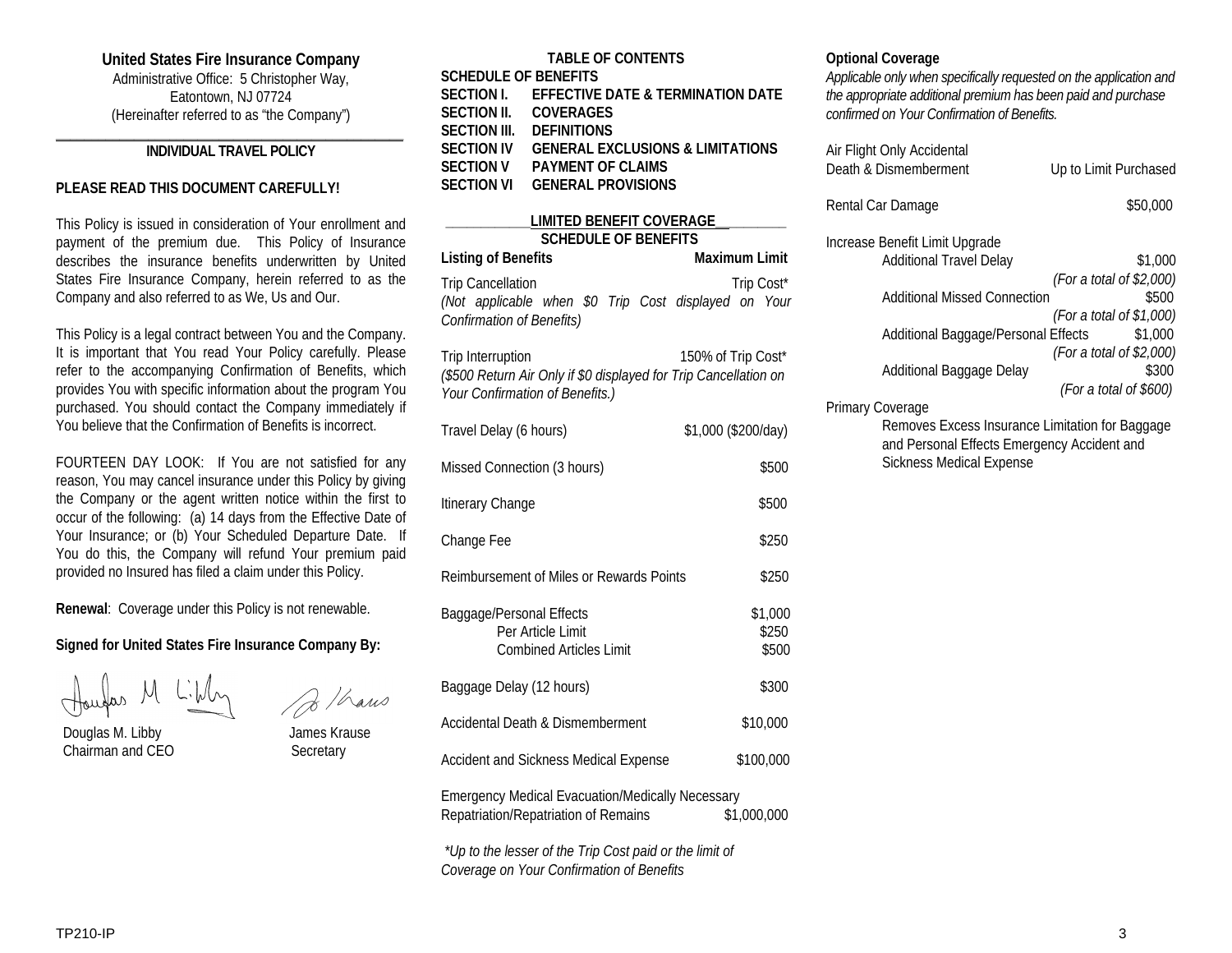#### **SECTION I. EFFECTIVE DATE AND TERMINATION DATE When Coverage For Your Trip Begins – Coverage Effective Date:**

**Trip Cancellation**: Coverage begins at 12:01 a.m. on the day after the date the appropriate premium for this Policy for Your Trip is received by the Company or its authorized representative prior to the scheduled departure time on the Scheduled Departure Date of Your Trip. This is Your "Effective Date" and time for Trip Cancellation.

**Travel Delay**: Coverage is in force while en route to and from the Covered Trip.

**All Other Coverages:** Coverage begins when You depart on the first Travel Arrangement (or alternate travel arrangement if You must use an alternate travel arrangement to reach Your Trip destination) for Your Trip. This is Your "Effective Date" and time for all other coverages, except Trip Cancellation and Travel Delay.

## **When Coverage For Your Trip Ends – Coverage Termination Date:**

**Trip Cancellation:** Your coverage automatically ends on the earlier of: the date and time You depart on Your Trip; or the date and time You cancel Your Trip.

**All Other Coverages:** Your coverage automatically ends on the earlier of: 1) the date Your Trip is completed; 2) the Scheduled Return Date; 3) Your arrival at Your return destination on a round-trip, or the destination on a one-way trip; 4) cancellation of Your Trip covered by this Policy..

**Extension of Coverage**: All coverages under this Policy will be extended if Your entire Trip is covered by this Policy and Your return is delayed due to unavoidable circumstances beyond Your control. This extension of coverage will end on the earlier of the date You reach Your originally scheduled return destination or 7 days after the Scheduled Return Date.

#### **SECTION II. COVERAGES COVERAGE A TRIP CANCELLATION**

Benefits will be paid, up to the Maximum Benefit Amount shown in the Confirmation of Benefits, to reimburse You for the amount of the Published Penalties and unused nonrefundable Prepaid Payments You paid for Travel Arrangements when You are prevented from taking Your Trip due to:

- 1. Your, Your Family Member's, Your Traveling Companion's, Your Traveling Companion's Family Member, Your Business Partner's or Your Business Partners Family Member's death, which occurs before departure on Your Trip;
- 2. Your, Your Family Member's, Your Traveling Companion's, Your Traveling Companion's Family Member, Your Business Partner's or Your Business Partners Family Member's covered Sickness or Injury, which: a) occurs before departure on Your Trip, b) requires Medical Treatment at the time of cancellation resulting in medically imposed restrictions, as certified by a Legally Qualified Physician, and c) and prevents Your participation in the Trip;
- 3. For the **Other Covered Reasons** refer to Trip Interruption;

provided such circumstances occur while coverage is in effect.

All cancellations must be reported to the Travel Supplier within 72 hours of the event causing the need to cancel. If the event delays the reporting of the cancellation beyond the 72 hours, the event should be reported as soon as possible. Increased amounts of Published Penalties and unused nonrefundable Prepaid Payments that result from all other delays of reporting beyond 72 hours are not covered.

If Your Travel Supplier cancels Your Trip, a benefit will be paid for the reissue fee charged by the airline for the tickets. You must have covered the entire cost of Your Trip including the airfare cost.

The maximum amount payable under this Trip Cancellation Benefit is the lesser of the total amount of coverage You purchased or the Maximum Benefit Amount shown in the Confirmation of Benefits.

## **Single Supplement**

Benefits will be paid, up to the Maximum Benefit Amount, for the additional cost incurred as a result of a change in the per person occupancy rate for Prepaid Travel Arrangements if a Traveling Companion's or Family Member's Trip is canceled for a covered reason and You do not cancel Your Trip. These benefits will not duplicate any other benefits payable under the Policy or any coverage(s) attached to the Policy.

## **COVERAGE B TRIP INTERRUPTION**

Benefits will be paid, up to the lesser of a) the Maximum Benefit Amount shown in the Confirmation of Benefits; or b) 150% of the total amount of coverage You purchased, to reimburse You for the Prepaid Payments for unused nonrefundable Travel Arrangements plus the Additional Transportation Cost paid:

- a) to join Your Trip if You must depart after Your Scheduled Departure Date or travel via alternate travel arrangements by the most direct route possible to reach Your Trip destination. (Airfare limited to the cost of oneway airfare using the same class of fare as the original travel ticket); or
- b) to rejoin Your Trip or transport You to Your originally scheduled return destination, if You must interrupt Your Trip after departure, each by the most direct route possible. (Airfare limited to the cost of one-way airfare using the same class of fare as the original travel ticket)

Trip Interruption must be due to:

- 1. Your, Your Family Member's, Your Traveling Companion's, Your Traveling Companion's Family Member, Your Business Partner's or Your Business Partners Family Member's death, which occurs while You are on Your Trip;
- 2. Your, Your Family Member's, Your Traveling Companion's, Your Traveling Companion's Family Member, Your Business Partner's or Your Business Partners Family Member's covered Sickness or Injury which: a) occurs while You are on Your Trip, b)requires Medical Treatment at the time of interruption resulting in medically imposed restrictions, as certified by a Legally Qualified Physician, and c) prevents Your continued participation on Your Trip;
- 3. For the **Other Covered reasons** listed below;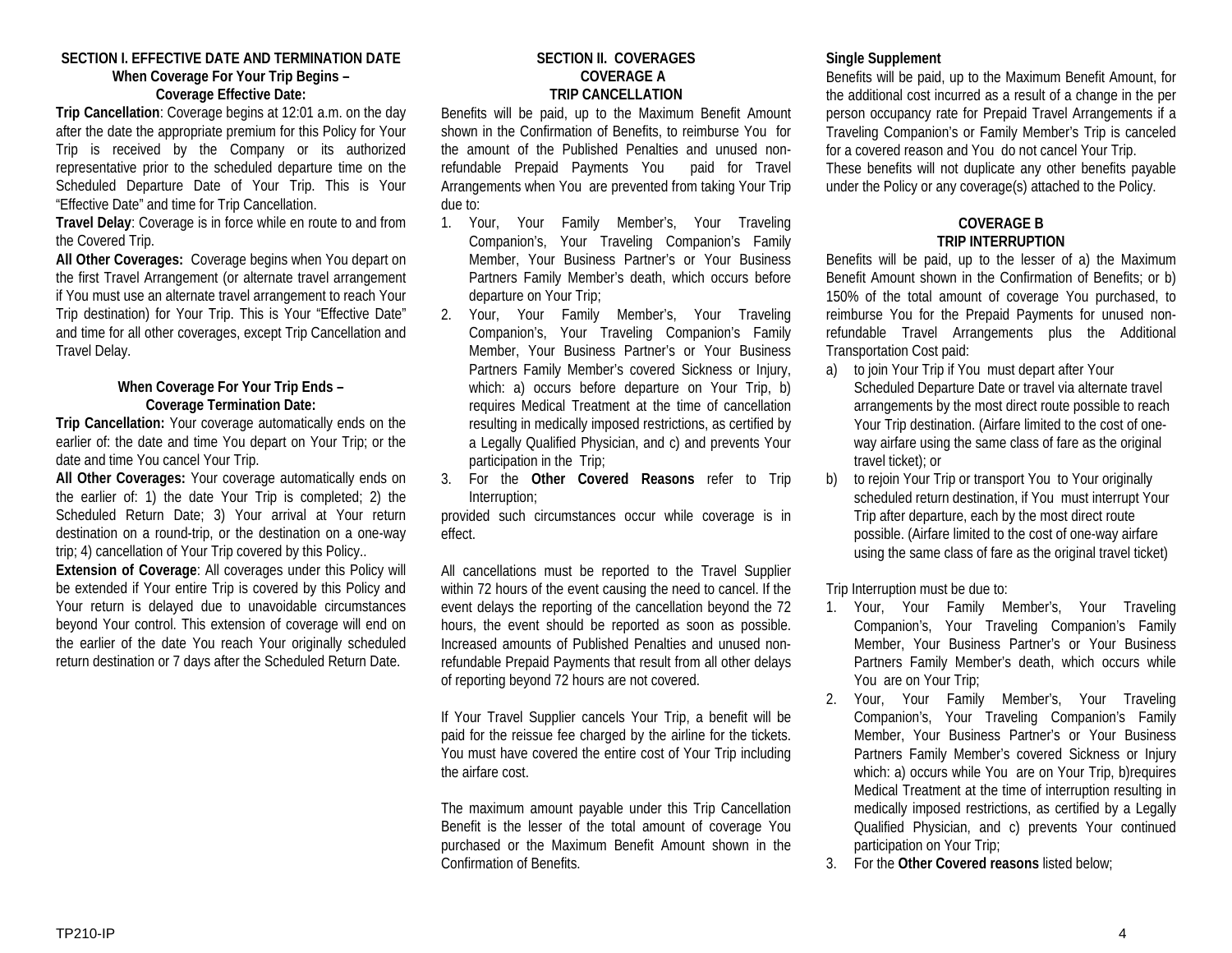provided such circumstances occur while coverage is in effect.

## **Additional Trip Interruption Benefits:**

If Your Traveling Companion must remain hospitalized, benefits will also be paid for reasonable accommodation, telephone call and local transportation expenses incurred by You to remain with Your Traveling Companion up to \$200 per day, limited to 10 days.

If You cannot continue travel due to a covered Injury or Sickness not requiring hospitalization and You must extend Your Trip due to medically imposed restrictions, as certified by a Legally Qualified Physician, benefits will be paid for additional hotel nights, meal(s), telephone call and local transportation expenses.

If You interrupt Your Trip for a Covered reason, We will also reimburse You , up to \$500, for the amount of unused, forfeited, non-refundable payments for shore excursions; theater, concert or event tickets or fees; or sightseeing if such arrangements are made during Your Trip and are to be used prior to the Scheduled return Date of Your Trip.

The maximum payable under this Trip Interruption Benefit is the lesser of 150% of the total amount of coverage You purchased or 150% of the Maximum Benefit Amount shown in the Confirmation of Benefits.

## **Single Supplement**

Benefits will be paid, up to the Maximum Benefit Amount, for the additional cost incurred as a result of a change in the per person occupancy rate for Prepaid Travel Arrangements if a Traveling Companion's or Family Member's Trip is interrupted for a Covered reason and You do not interrupt Your Trip. These benefits will not duplicate any other benefits payable under the Policy or any coverage(s) attached to the Policy.

## **"Other Covered Reasons"** means:

a. You or Your Traveling Companion being hijacked, quarantined, required to serve on a jury (notice of jury duty must be received after Your Effective Date), served with a court order to appear as a witness in a legal action in which You or Your Traveling Companion is not a party (except law enforcement officers);

- b. Your or Your Traveling Companion's primary place of residence or destination being rendered uninhabitable and remaining uninhabitable during Your scheduled Trip by fire, flood, burglary or other Natural Disaster. Your destination is uninhabitable if: (i) the building structure itself is unstable and there is a risk of collapse in whole or in part; (ii) there is exterior or structural damage allowing elemental intrusion, such as rain, wind, hail, or flood; (iii) immediate safety hazards have yet to be cleared such as debris on roofs or downed electrical lines; or (iv) the rental property is without electricity or water. Benefits are not payable if a storm, snow storm, blizzard or hurricane is named on or before the Effective Date of Your Trip Cancellation coverage;
- c. Your or Your Traveling Companion's place of employment is rendered unsuitable for business due to fire, flood, burglary or other Natural Disaster and You and/or Your Traveling Companion are required to work as a result.
- d. a documented theft of passports or visas;
- e. a permanent transfer of employment of 250 miles or more by You or Your Traveling Companion by the employer from whom You or Your Traveling Companion are employed on Your Effective Date which requires Your or Your Traveling Companion's principal residence to be relocated;
- f. You or Your Traveling Companion being directly involved in a traffic accident, substantiated by a police report, while en route to Your scheduled point of departure;
- g. unannounced Strike that causes complete cessation of services for at least 24 consecutive hours of the Common Carrier on which You are scheduled to travel;
- h. Inclement Weather that causes complete cessation of services for at least 24 consecutive hours of the Common Carrier on which You are scheduled to travel;
- i. You or Your Traveling Companion or Your Family Member is in the military and called to emergency duty for a national disaster other than war;
- j. involuntary employer termination or layoff of You or a Traveling Companion. Employment must have been with the same employer for at least 1 continuous year;
- k. a Terrorist Incident that occurs within 30 days of Your Scheduled Departure Date in a city listed on the itinerary of Your Trip;
- l. revocation of Your or Your Traveling Companion's previously granted military leave or re-assignment. Official written revocation/re-assignment by a supervisor or commanding officer of the appropriate branch of service will be required;
- m. Bankruptcy or Default of an airline, cruise line, tour operator or other travel provider (other than the Travel Supplier, tour operator, travel agency, organization or firm from whom You purchased Your Travel Arrangements) causing a complete cessation of travel services more than 14 days following Your Effective Date. Benefits will be paid due to Bankruptcy or Default of an airline only if no alternate transportation is available. If alternate transportation is available, benefits will be limited to the change fee charged to allow You to transfer to another airline in order to get to Your intended destination. This benefit only applies if the Policy has been purchased within 21 days of the date Your initial deposit/payment for Your Trip is received;
- n. Your family or friends living abroad with whom You are planning to stay are unable to provide accommodations due to life threatening illness, life threatening injury or death of one of them;
- o. You, Your Traveling Companion or Your Family Member traveling with You is required to work during the Trip. A written statement by an unrelated company official and/or the human resources department demonstrating revocation of previously approved time off will be required. This provision is not applicable to temporary employment, independent contractors or self-employed persons;
- p. Mandatory evacuation ordered by local government authorities at Your Trip destination (or official public evacuation notices or recommendations without a mandatory evacuation order issued) due to adverse weather or Natural Disaster;
- q. felonious assault of You or Your Traveling Companion within 10 days of the Scheduled Departure Date;
- r. You or Your Traveling Companion are directly involved in the merger of Your employer or the acquisition of Your employer by another company. You , Your Traveling Companion or Family Member cannot be a company owner or partner;
- s. a cancellation of Your Trip within 48 hours of Your Scheduled Departure Date and time if Your Trip destination is under a hurricane warning issued by the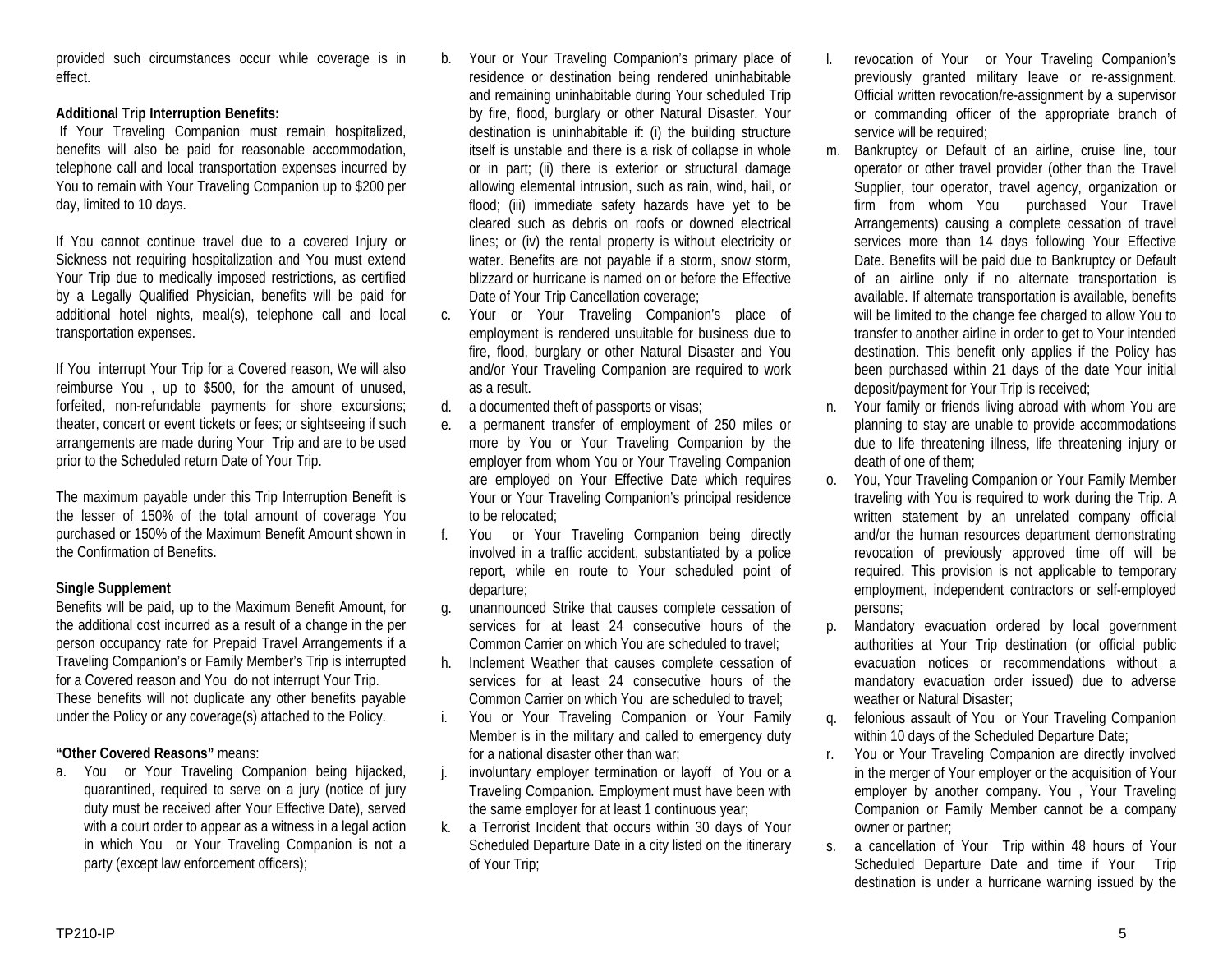NOAA National Hurricane Center, provided the cancellation of Your Trip occurs more than 14 days following Your Effective Date of coverage for the Trip Cancellation Benefits;

- t. the primary or secondary school that You , Your Family Member or Traveling Companion attends extends its operating session beyond the predefined school year to fall within the period of the travel dates of Your Trip due to unforeseeable events which commence while Your coverage is in effect. Extensions due to extra-curricular or athletic events are not covered;
- u. a cancellation of Your Trip if Your arrival on the Trip is delayed and causes You to lose 50% or more of the scheduled Trip duration due to the reasons covered under the Missed Connection Benefit.
- v. Your or Your Traveling Companion's normal pregnancy or attending the childbirth of Your Family Member. The pregnancy must occur after the Policy Effective Date and be verified by medical records;

These benefits will not duplicate any other benefits payable under the Policy or any coverage(s) attached to the Policy.

# **COVERAGE C TRAVEL DELAY**

Benefits will be paid up to \$200 per day for: 1) the nonrefundable, unused portion of the Prepaid expenses for Your Trip as long as the expenses are supported by proof of purchase and are not reimbursable by any other source; and 2) reasonable accommodation, meal, telephone call and local transportation expenses incurred by You , up to the Maximum Benefit Amount shown in the Confirmation of Benefits, if You are delayed for 6 hours or more while en route to or from, or during Your Trip, due to:

- a) any delay of a Common Carrier (the delay must be certified by the Common Carrier);
- b) a traffic accident in which You or Your Traveling Companion is not directly involved (must be substantiated by a police report);
- c) lost or stolen passports, travel documents or money (must be substantiated by a police report);
- d) quarantine, hijacking, Strike, Natural Disaster, terrorism or riot;
- e) a documented weather condition preventing You from getting to the point of departure.

If You are delayed by a Common Carrier while en route to the final return destination of Your Trip and have placed Your cat or dog in a kennel for the duration of Your Trip and You are unable to collect cat or dog on the day previously agreed with the kennel, benefits will be paid up to \$50 per day, on a onetime basis, up to the Maximum Benefit Amount to cover the necessary additional kennel fees.

You must provide the following documentation when presenting a claim for these benefits:

- a) Written confirmation of the reasons for delay from the Common Carrier whose delay resulted in the loss, including but not limited to; scheduled departure and return times and actual departure and return times;
- b) Written confirmation from the kennel advising the original pick-up date and the actual pick-up date.

Benefits will not be paid for any expenses, which have been reimbursed, or for any services that have been provided by the Common Carrier.

These benefits will not duplicate any other benefits payable under the Policy or any coverage(s) attached to the Policy.

#### **COVERAGE D MISSED CONNECTION**

If You miss Your cruise or tour departure because Your arrival at Your Trip destination is delayed for 3 or more hours, due to:

- a) any delay of a Common Carrier (the delay must be certified by the Common Carrier);
- b) documented weather condition preventing You from getting to the point of departure;
- c) quarantine, hijacking, Strike, Natural Disaster, terrorism or riot.

We will reimburse You, up to the Maximum Benefit Amount shown in the Confirmation of Benefits, for:

- a) Your Additional Transportation Cost to join Your Trip; and
- b) Your Prepaid expenses for the unused land or water Travel Arrangements ; and
- c) reasonable accommodation, telephone and meal expenses up to \$200 per day necessarily incurred by

You for which You have proof of purchase and which were not paid for or provided by any other source.

These benefits will not duplicate any other benefits payable under the Policy or any coverage(s) attached to the Policy.

# **COVERAGE E ITINERARY CHANGE**

In the event Your Travel Supplier makes a change in Your Trip itinerary after Your Scheduled Departure Date, which prevents You from participating in an event/activity Prepaid prior to departure and scheduled on Your Trip itinerary, nonrefundable Prepaid event/activity expenses will be payable up to the Maximum Benefit Amount shown in the Confirmation of Benefits.

Benefits will not be paid if a comparable event/activity of equivalent cost is rescheduled during the course of Your Trip. These benefits will not duplicate any other benefits payable under the Policy or any coverage(s) attached to the Policy.

## **COVERAGE F CHANGE FEE**

The Company will pay a maximum of \$250 for the fees associated with a change to Your air itinerary.

#### **COVERAGE G REIMBURSEMENT OF MILES OR REWARD POINTS**

If You have Trip Cancellation Benefits under this Policy and cancel Your Trip for a Covered reason, benefits will be paid up to the Maximum Benefit Amount of \$250 as shown in the Confirmation of Benefit for any penalty cost of putting the miles or reward points back in the account they were removed from. This will not duplicate any benefits paid under the Trip Cancellation Benefit and is subject to the same General Exclusions and Limitations.

#### **COVERAGE H BAGGAGE AND PERSONAL EFFECTS**

Benefits will be provided to You, up to the Maximum Benefit Amount shown in the Confirmation of Benefits: (a) against all risks of permanent loss, theft or damage to Your Baggage and Personal Effects; (b) subject to all General Exclusions and the Additional Limitations and Exclusions Specific to Baggage and Personal Effects in the Policy; and (c) occurring while coverage is in effect.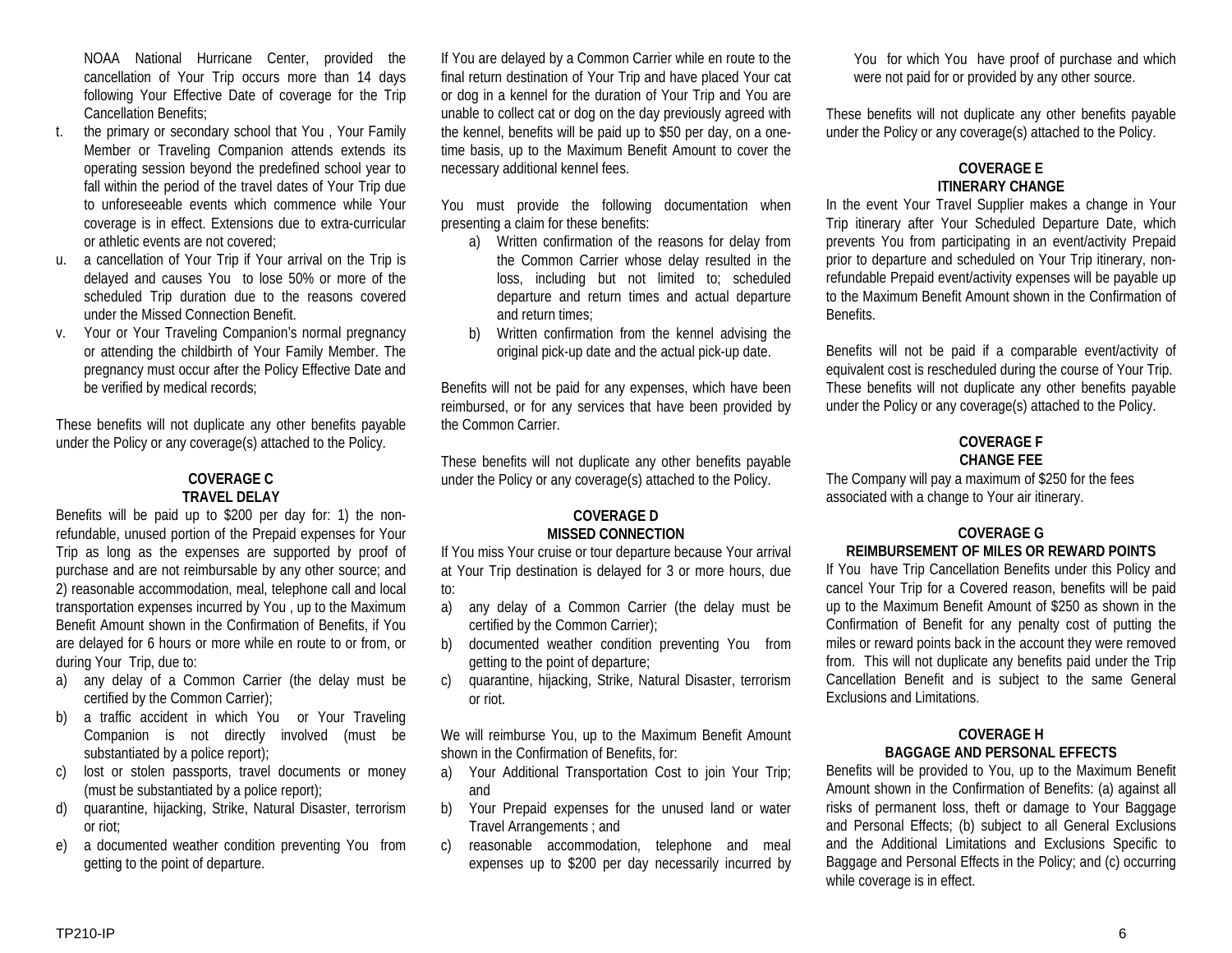For the purposes of this benefit: "Baggage and Personal Effects" means goods being used by You during Your Trip.

**Valuation and Payment of Loss:** The lesser of the following amounts will be paid:

- 1) the Actual Cash Value at the time of loss, theft or damage, except as provided below;
- 2) the cost to repair or replace the article with material of a like kind and quality; or
- 3) \$250 per article.

A combined maximum of \$500 will be paid for jewelry; precious or semi-precious stones; watches; articles consisting in whole or in part of silver, gold or platinum; furs or articles trimmed with fur; cameras and their accessories and related equipment, computer, digital or electronic equipment or media.

A maximum of \$100 will be paid for the cost of replacing a passport or visa.

A maximum of \$100 will be paid for the cost associated with the unauthorized use or replacement of lost or stolen credit cards, subject to verification that You have complied with all conditions of the credit card company.

## **Baggage and Personal Effects does not include:**

- 1) animals;
- 2) automobiles and automobile equipment;
- 3) boats or other vehicles or conveyances;
- 4) trailers;
- 5) motors;
- 6) aircraft;
- 7) bicycles, except when checked as baggage with a Common Carrier;
- 8) household effects and furnishings;
- 9) antiques and collectors items;
- 10) eyeglasses, sunglasses, contact lenses, artificial teeth, dentures, dental bridges, retainers, or other orthodontic devices or hearing aids;
- 11) artificial limbs or other prosthetic devices;
- 12) prescribed medications;
- 13) keys, money, stamps and credit cards (except as otherwise specifically covered herein);
- 14) securities, stamps, tickets and documents (except as coverage is otherwise specifically provided herein);
- 15) professional or occupational equipment or property, whether or not electronic business equipment; or
- 16) sporting equipment if the loss results from the use thereof;

**Baggage Delay:** If, while on a Trip, Your checked baggage is delayed or misdirected by a Common Carrier for more than 12 hours from Your time of arrival at a destination other than Your return destination, benefits will be paid, up to the Maximum Benefit Amount shown in the Confirmation of Benefits, for the actual expenditure for necessary personal effects. You must be a ticketed passenger on a Common Carrier. The Common Carrier must certify the delay or misdirection. Receipts for the purchases must accompany any claim.

We will reimburse You, less any amount paid or payable from any other valid and collectible insurance or indemnity, up to the amount shown in the Confirmation of Benefits, for the cost of reasonable additional clothing and personal articles purchased by You, if Your Baggage is delayed for 12 hours or more during Your Trip.

## **Additional Limitations and Exclusions Specific to Baggage and Personal Effects:**

Benefits are not payable for any loss caused by or resulting from:

- a) breakage of brittle or fragile articles;
- b) wear and tear or gradual deterioration;
- c) confiscation or appropriation by order of any government or custom's rule;
- d) theft or pilferage while left in any unlocked or unattended vehicle;
- e) property illegally acquired, kept, stored or transported;
- f) Your negligent acts or omissions; or
- g) property shipped as freight or shipped prior to the Scheduled Departure Date;
- h) electrical current, including electric arcing that damages or destroys electrical devices or appliances.

**Additional Provisions applicable to Baggage and Personal Effects and Baggage Delay:** Benefits will not be paid for any expenses which have been reimbursed or for any services which have been provided by the Common Carrier, hotel or Travel Supplier; nor will benefits be paid for loss or

damage to property specifically scheduled under any other insurance.

## **Additional Claims Provisions Specific to Baggage**

Your Duties After Loss of or Damage to Property or Delay of Baggage: In case of loss, theft, damage or delay of baggage or personal effects, and You must:

- a) take all reasonable steps to protect, save or recover the property:
- b) promptly notify, in writing, either the police, hotel proprietors, ship lines, airlines, railroad, bus, airport or other station authorities, tour operators or group leaders, or any Common Carrier or bailee who has custody of Your property at the time of loss:
- c) produce records needed to verify the claim and its amount ,and permit copies to be made:
- d) send proof of loss as soon as reasonably possible after date of loss, providing date, time, and cause of loss, and a complete list of damaged/lost items : and
- e) allow the company to examine baggage or personal effects, if requested.

These benefits will not duplicate any other benefits payable under the Policy or any coverage(s) attached to the Policy.

# **COVERAGE I**

## **ACCIDENT & SICKNESS MEDICAL EXPENSE**

Benefits will be paid for the Covered Expense incurred, up to the Maximum Benefit Amount shown in the Confirmation of Benefits as a result of a Covered Accidental Injury or covered Sickness, which first occurs during Your Trip (of a duration of 90 days or less for Sickness). Only Covered Expenses incurred during Your Trip (of duration of 90 days or less for Sickness) will be reimbursed. Expenses incurred after Your Trip are not covered.

Benefits will include up to \$750 expenses for emergency dental treatment due to Injury to natural teeth.

Benefits will not be paid in excess of the Usual and Customary Charges.

Advance payment will be made to a Hospital, up to the Maximum Benefit Amount, if needed to secure Your admission to a Hospital, because of a Covered Accidental Injury or covered Sickness. The authorized travel assistance company will coordinate advance payment to the Hospital.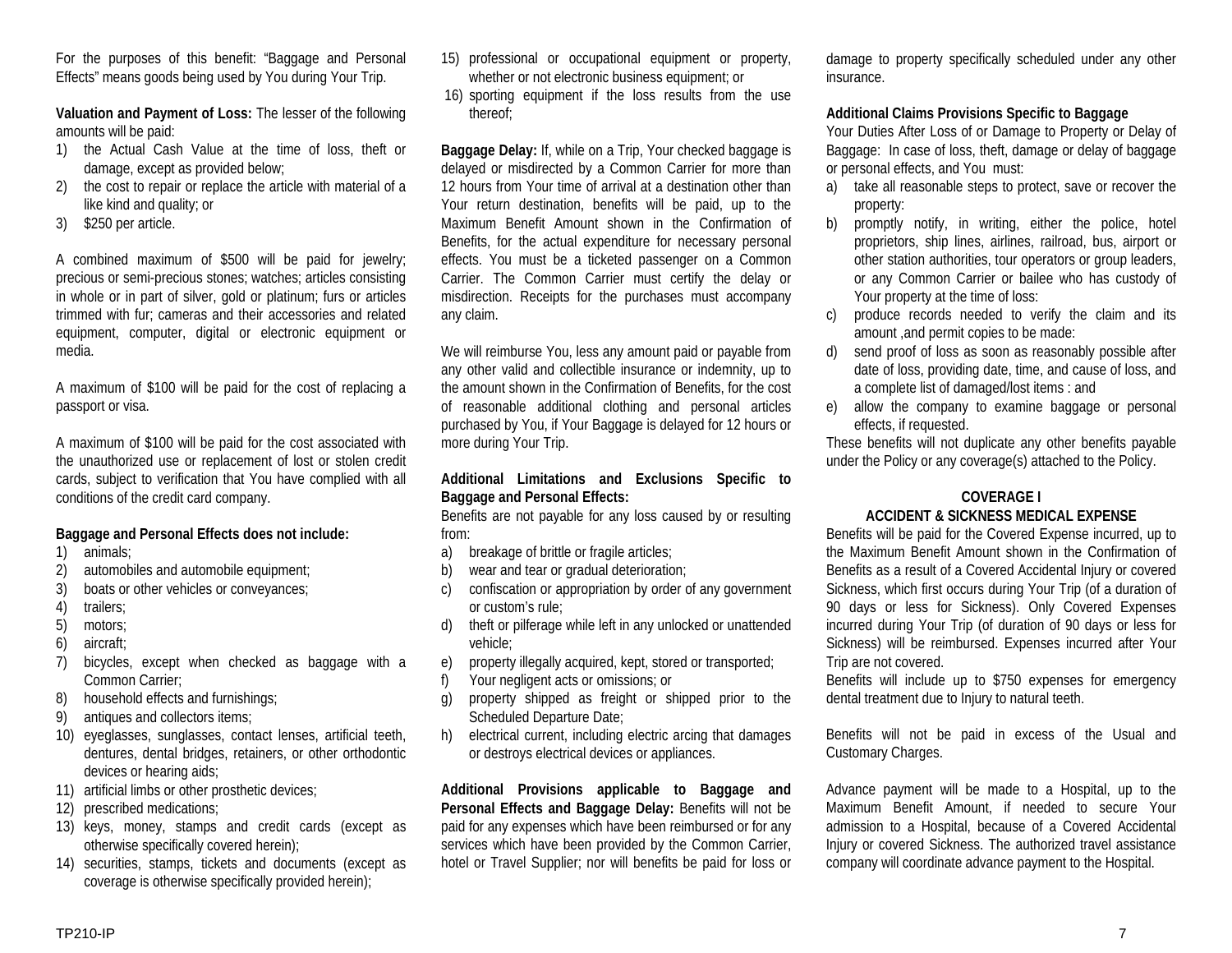For the purpose of this benefit:

"Covered Expense" means expense incurred only for the following:

- 1. The medical services, prescription drugs, prosthetics, and therapeutic services and supplies ordered or prescribed by a Legally Qualified Physician as Medically Necessary for treatment;
- 2. Hospital or ambulatory medical-surgical center services (including expenses for a cruise ship cabin or hotel room, not already included in the cost of the Your Trip, if recommended as a substitute for a hospital room for recovery from a Covered Accidental Injury or covered Sickness);
- 3. Transportation furnished by a professional ambulance company to and/or from a Hospital**.**

These benefits will not duplicate any benefits payable under the Policy or any coverage(s) attached to the Policy.

## **COVERAGE J EMERGENCY MEDICAL EVACUATION, MEDICAL REPATRIATION AND RETURN OF REMAINS**

When You suffer loss of life for any reason or incur a Sickness or Injury during the course of Your Trip, the following benefits are payable, up to the Maximum Benefit Amount shown in the Confirmation of Benefits.

1. **Emergency Medical Evacuation**: If the local attending Legally Qualified Physician and the authorized travel assistance company determine that transportation to a Hospital or medical facility is Medically Necessary to treat an unforeseen Sickness or Injury which is acute or life threatening and adequate Medical Treatment is not available in the immediate area, the Transportation Expense incurred will be paid for the Usual and Customary Charges for transportation to the closest Hospital or medical facility capable of providing that treatment.

If You are traveling alone and will be hospitalized for more than 7 consecutive days and Emergency Evacuation is not imminent, benefits will be paid to transport one person, chosen by You, by Economy Transportation, for a single visit to and from Your bedside.

If You are in the Hospital for more than 7 consecutive days and Your dependent children who are under 18 years of age and accompanying You on Your Trip are left unattended, Economy Transportation will be paid to return the dependents to their home (with an attendant, if considered necessary by the authorized travel assistance company).

- 2. **Medical Repatriation**: If the local attending Legally Qualified Physician and the authorized travel assistance company determine that it is Medically Necessary for You to return to Your primary place of residence because of an unforeseen Sickness or Injury which is acute or life-threatening, the Transportation Expense incurred will be paid for Your return to Your primary place of residence or to a Hospital or medical facility closest to Your primary place of residence capable of providing continued treatment via one of the following methods of transportation, as approved, in writing, by the authorized travel assistance company:
	- i) one-way Economy Transportation;
	- ii) commercial air upgrade (to Business or First Class), based on Your condition as recommended by the local attending Legally Qualified Physician and verified in writing by the authorized travel assistance company; or
	- iii) other covered land or air transportation including, but not limited to, commercial stretcher, medical escort, or the Usual and Customary Charges for air ambulance, provided such transportation has been pre-approved and arranged by the authorized travel assistance company. Transportation must be via the most direct and economical route.

## **HOSPITAL OF CHOICE**

Subject to the terms and conditions of item # 2, You may choose to be transported to a Hospital in a city within the United States of America other than Your primary place of residence, but the maximum amount payable is limited to the cost of transportation to Your primary place of residence.

3. **Return of Remains**: In the event of Your death during a Trip, the expense incurred will be paid for minimally necessary casket or air tray, preparation and transportation of Your remains to Your primary place of residence in the United States of America or to the place

of burial. Benefits are paid less the value of Your original unused return travel ticket.

These benefits will not duplicate any other benefits payable under the Policy or any coverage(s) attached to the Policy.

# **COVERAGE K 24-HOUR ACCIDENTAL DEATH AND DISMEMBERMENT**

We will pay the percentage of the Principal Sum shown in the Table of Losses below when You , as a result of an Injury occurring during Your Trip other than while covered for Air Flight Only Benefits sustain a loss shown in the Table of Losses below. The loss must occur within one hundred eighty one (181) days after the date of the Injury causing the loss. The Principal Sum is the Maximum Benefit Amount shown in the Confirmation of Benefits.

| <b>Table of Losses</b>        |                          |
|-------------------------------|--------------------------|
| <b>Type of Loss</b>           | <b>Benefit Amount</b>    |
| Loss of Life                  | 100% of Principal Sum    |
| Loss of both hands            | 100% of Principal Sum    |
| Loss of both feet             | 100% of Principal Sum    |
| Loss of both eyes             | 100% of Principal Sum    |
| Loss of one hand and one foot | 100% of Principal Sum    |
| Loss of one hand and one eye  | 100% of Principal Sum    |
| Loss of one foot and one eye  | 100% of Principal Sum    |
| Loss of one hand              | 50% of Principal Sum     |
| Loss of one foot              | 50% of Principal Sum     |
| Loss of one eye               | 50% of Principal Sum     |
| Loss of thumb and index       | 25% of Principal Sum     |
| finger of the same hand       |                          |
| Loss of Speech                | 50% of the Principal Sum |
| Loss of Hearing Both Ears     | 50% of the Principal Sum |

**Loss of hand or hands, or foot or feet**, means severance at or above the wrist joint or ankle joint, respectively.

**Loss of eye or eyes** means the total and irrecoverable loss of the entire sight thereof.

**Loss of Speech** means the loss of the ability to talk or speak as a result of a Covered Accident. The loss must be certified by a Legally Qualified Physician that the loss of speech is permanent with no reasonable expectation of recovery.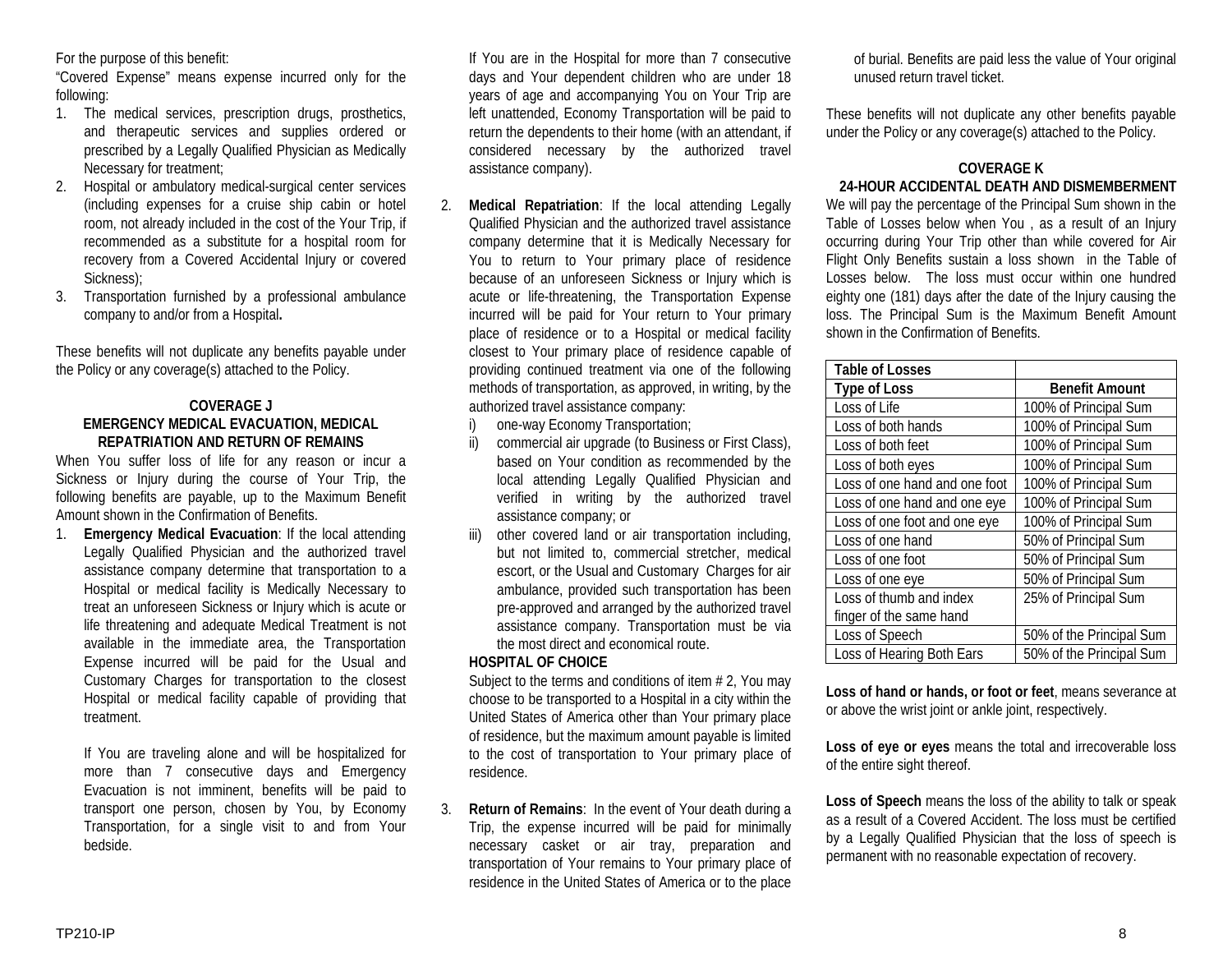**Loss of Hearing** means the total and complete loss of the ability to hear any sound as a result of a Covered Accident. The loss must be certified by a Legally Qualified Physician that the loss of hearing is permanent with no reasonable expectation of recovery.

Only one of the amounts shown above (the largest applicable) will be paid for Injuries resulting from one accident.

The benefit for loss of: (a) two limbs; (b) both eyes; or (c) one limb and one eye is payable only when such loss results from the same accident.

The Principal Sum is shown in the Confirmation of Benefits.

## **EXPOSURE AND DISAPPEARANCE**

We will pay benefits for covered losses that result from You being unavoidably exposed to the elements because of a Covered Accident occurring during Your Trip. The loss must occur within 365 days after the event that caused the exposure.

If, while insured under this Coverage K, You are in an Accident resulting in the disappearance, sinking or damaging of an air or water conveyance on which You are covered by this Coverage K, and if Your body has not been found within 52 weeks from the date of the Accident, it will be presumed, unless there is evidence to the contrary, that You suffered loss of life as a result of those Injuries.

These benefits will not duplicate any other benefits payable under the Policy or any coverage(s) attached to the Policy.

#### **--------------------------------------------------------------------------- OPTIONAL COVERAGE**

#### **COVERAGE L AIR FLIGHT ONLY ACCIDENTAL DEATH AND DISMEMBERMENT**

Applicable only when specifically requested on the original application and the appropriate additional premium has been paid and purchase confirmed on Your Confirmation of **Benefits** 

We will pay the percentage of the Principal Sum shown in the Table of Losses when You sustain an Injury:

- (a) while riding solely as a passenger in an aircraft on regularly scheduled airline flight or regularly scheduled charter flight operated:
	- (i) in scheduled air transportation pursuant to economic authority issued by the Civil Aeronautics Board;
	- (ii) by an intrastate scheduled airline of United States registry maintaining regularly published schedules and licensed for the transportation of passengers by a duly constituted authority having jurisdiction over civil aviation in the state in which said airline operates; or
	- (iii) by a scheduled airline of foreign registry maintaining regularly published schedules and licensed for transportation of passengers by the duly constituted governmental authority having jurisdiction over civil aviation in the country of registry of such airline; or
- (b) while riding as a passenger in any land or water conveyance provided at the expense of the Air Carrier as a substitute for an aircraft covered by this Policy; .
- (c) while riding as a passenger in a vehicle licensed to carry passengers for hire, but only when going to an airport to board an aircraft on which You are covered by this Policy or when leaving an airport after alighting from such an aircraft; or
- (d) while upon airport premises designated for passenger use immediately before boarding or immediately after alighting from an aircraft on which You are covered by this Policy:

that results in a loss shown in the Table of Losses below. The loss must occur within one hundred eighty one (181) days after the date of the Injury causing the loss. The Principal Sum is the Maximum Benefit Amount shown on the Confirmation of Benefits.

| <b>DOTIONIS WILL DO DUIG US TOITOWS.</b> |                       |  |
|------------------------------------------|-----------------------|--|
| <b>Table of Losses</b>                   |                       |  |
| <b>Type of Loss</b>                      | <b>Benefit Amount</b> |  |
| Loss of Life                             | 100% of Principal Sum |  |
| Loss of both hands                       | 100% of Principal Sum |  |
| Loss of both feet                        | 100% of Principal Sum |  |
| Loss of both eyes                        | 100% of Principal Sum |  |
| Loss of one hand and one foot            | 100% of Principal Sum |  |
| Loss of one hand and one eye             | 100% of Principal Sum |  |
| Loss of one foot and one eye             | 100% of Principal Sum |  |
|                                          |                       |  |

| Loss of one hand                                   | 50% of Principal Sum        |
|----------------------------------------------------|-----------------------------|
| Loss of one foot                                   | 50% of Principal Sum        |
| Loss of one eye                                    | 50% of Principal Sum        |
| Loss of thumb and index finger<br>of the same hand | 25% of Principal Sum        |
| Loss of Speech                                     | 50% of the Principal<br>Sum |
| Loss of Hearing Both Ears                          | 50% of the Principal<br>Sum |

**Loss of hand or hands, or foot or feet**, means severance at or above the wrist joint or ankle joint, respectively.

**Loss of eye or eyes** means the total and irrecoverable loss of the entire sight thereof.

**Loss of Speech** means the loss of the ability to talk or speak as a result of a Covered Accident. The loss must be certified by a Legally Qualified Physician that the loss of speech is permanent with no reasonable expectation of recovery.

**Loss of Hearing** means the total and complete loss of the ability to hear any sound as a result of a Covered Accident. The loss must be certified by a Legally Qualified Physician that the loss of hearing is permanent with no reasonable expectation of recovery.

Only one of the amounts shown above (the largest applicable) will be paid for Injuries resulting from one Accident.

The benefit for loss of: (a) two limbs; (b) both eyes; or (c) one limb and one eye is payable only when such loss results from the same Accident.

Covered Accident Medical Expenses incurred due to Injury only are paid up to the maximum Accident Medical Expense Benefit Limit, for the following eligible expenses: treatment by a Legally Qualified Physician; care or service from a Hospital; services provided by an ambulatory medical-surgical facility; home health care from a licensed home health agency, but only if continued Hospital care would have otherwise been required; attendance of a registered graduate nurse; X-ray examination; or, use of an ambulance.

The Principal Sum is shown in the Confirmation of Benefits.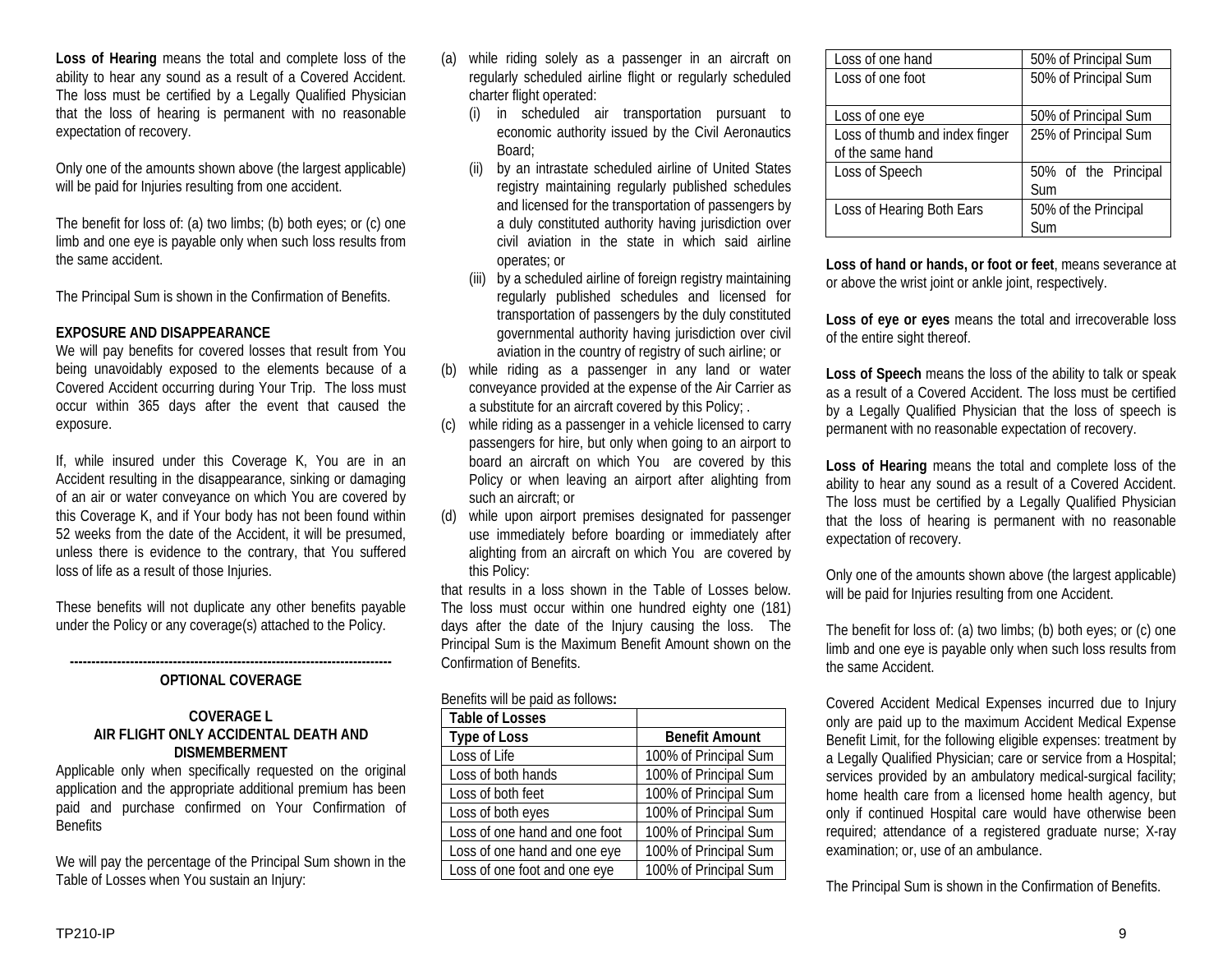#### **EXPOSURE AND DISAPPEARANCE**

We will pay benefits for covered losses that result from Your being unavoidably exposed to the elements because of a Covered Accident occurring during Your Trip. The loss must occur within 365 days after the event that caused the exposure.

If, while insured under this Coverage, You are in an Accident resulting in the disappearance, sinking or damaging of an air or water conveyance on which You are covered by this Coverage, and if Your body has not been found within 52 weeks from the date of the Accident, it will be presumed, unless there is evidence to the contrary, that You suffered loss of life as a result of those Injuries.

These benefits will not duplicate any other benefits payable under the Policy or any coverage(s) attached to the Policy.

## **COVERAGE M RENTAL CAR DAMAGE**

Applicable only when specifically requested on the original application and the appropriate additional premium has been paid and purchase confirmed on Your Confirmation of **Benefits** 

You are eligible for benefits up to the Maximum Benefit Amount shown in the Confirmation of Benefits, if You rent a car while on Your Trip, and the car is damaged due to collision, theft, vandalism, windstorm, fire, hail, flood or any cause not in Your control while in Your possession, or the car is stolen while in Your possession and is not recovered.

#### **We will pay the lesser of:**

- a. the cost of repairs and rental charges imposed by the rental company while the car is being repaired;
- b. the Actual Cash Value of the car; or
- c. the amount shown in the Confirmation of Benefits.

Coverage is provided to You, provided You are a licensed driver and are listed on the rental agreement.

#### **Coverage is not provided for loss due to:**

- 1. any obligation of You , a Traveling Companion or Family Member traveling with You assumed under any agreement (except insurance collision deductible);
- 2. rentals of trucks, campers, trailers, motor bikes, motorcycles, recreational vehicles or Exotic Vehicles;
- 3. any loss which occurs if You or anyone traveling with You are in violation of the rental agreement;
- 4. failure to report the loss to the proper local authorities and the rental car company;
- 5. damage to any other vehicle, structure or person as a result of a covered loss;
- 6. any loss as the result of or attributed to driving the rental vehicle: while under the influence of alcohol or any illegal substance or the abuse of a legal substance; while using any medication which recommends abstinence from driving; in a speed competition; for compensation for hire; for illegal trade purposes, or transporting contraband;
- 7. any loss as the result of physical damage or loss attributed to: mechanical failure or breakdown of the rental vehicle; wear and tear, gradual deterioration, corrosion, rust or freezing; any neglect or abuse of the vehicle; any dishonest act or conversion; any consequence of war (declared or otherwise); or contamination by a radioactive material.

**"Exotic Vehicles"** means Alfa Romeo, Aston Martin, Auburn, Avanti, Bentley, Bertone, BMC/Leyland, BMW M Series, Bradley, Bricklin, Clenet, Corvette, Cosworth, De Lorean, Excalibre, Ferrari, Iso, Jaguar, Jensen Healy, Lamborghini. Lancia, Lotus, Maserati, Mercedes Benz, MG, Morgan, Pantera, Panther, Pininfarina, Porsche, Rolls-Royce, Rover, Stutz, Sterling, Triumph, and TVR, or any antique or any car with a Manufacturers Suggested retail Price (MSRP) over \$50,000.

#### **ADDITIONAL CLAIMS PROVISIONS SPECIFIC TO RENTAL CAR DAMAGE**

The following outlines Your duties in the event of any damage to the vehicle. You must:

- a) Take all necessary and reasonable steps to protect the vehicle and prevent further damage to it;
- b) Report the loss to the appropriate local authorities and the rental company as soon as possible;
- c) Obtain all information on any other party involved in the Accident, such as name, address, insurance information and driver's license number;
- d) Provide Us all documentation such as rental agreement, police report and damage estimate.

These benefits will not duplicate any other benefits payable under the Policy or any coverage(s) attached to the Policy.

## **SECTION III. DEFINITIONS**

**"Accident"** means a sudden, unexpected unusual specific event that occurs at an identifiable time and place, and shall also include exposure resulting from a mishap to a conveyance in which You are traveling.

**"Actual Cash Value"** means current replacement cost for items of like kind and quality.

**"Additional Transportation Cost"** means the actual cost incurred for one-way Economy Transportation by Common Carrier reduced by the value of an unused travel ticket.

**"Air Carrier"** means any air conveyance operating under a valid license for the transportation of passengers for hire.

**"Baggage and Personal Effects"** means luggage, personal possessions and travel documents taken by You on Your Trip.

**"Bankruptcy or Default"** means the total cessation of operations due to insolvency, with or without the filing of a bankruptcy petition by an airline, cruise line, tour operator or other travel provider provided the Bankruptcy or Default occurs more than 14 days following Your Effective Date for the Trip Cancellation Benefits. There is no coverage for the Bankruptcy or Default of any person, organization, agency or firm from whom You purchased Travel Arrangements supplied by others.

**"Business Partner"** means an individual who (a) is involved in a legal general partnership with You and (b) is actively involved in the day to day management of Your business.

**"Common Carrier"** means any land, sea, or air conveyance operating under a valid license for the transportation of passengers for hire, not including taxicabs or rented, leased or privately owned motor vehicles.

**"Complications of Pregnancy"** means conditions (when the pregnancy is not terminated) whose diagnoses are distinct from pregnancy but are adversely affected by pregnancy or are caused by pregnancy. These conditions include acute nephritis, nephrosis, cardiac decompensation, missed abortion and similar medical and surgical conditions of comparable severity. Complications of Pregnancy also include nonelective cesarean section, ectopic pregnancy which is terminated and spontaneous termination of pregnancy, which occurs during a period of gestation in which a viable birth is not possible.

Complications of Pregnancy does not include false labor, occasional spotting, Physician-prescribed rest during the period of pregnancy, morning sickness, hyperemesis gravidarum, preeclampsia and similar conditions associated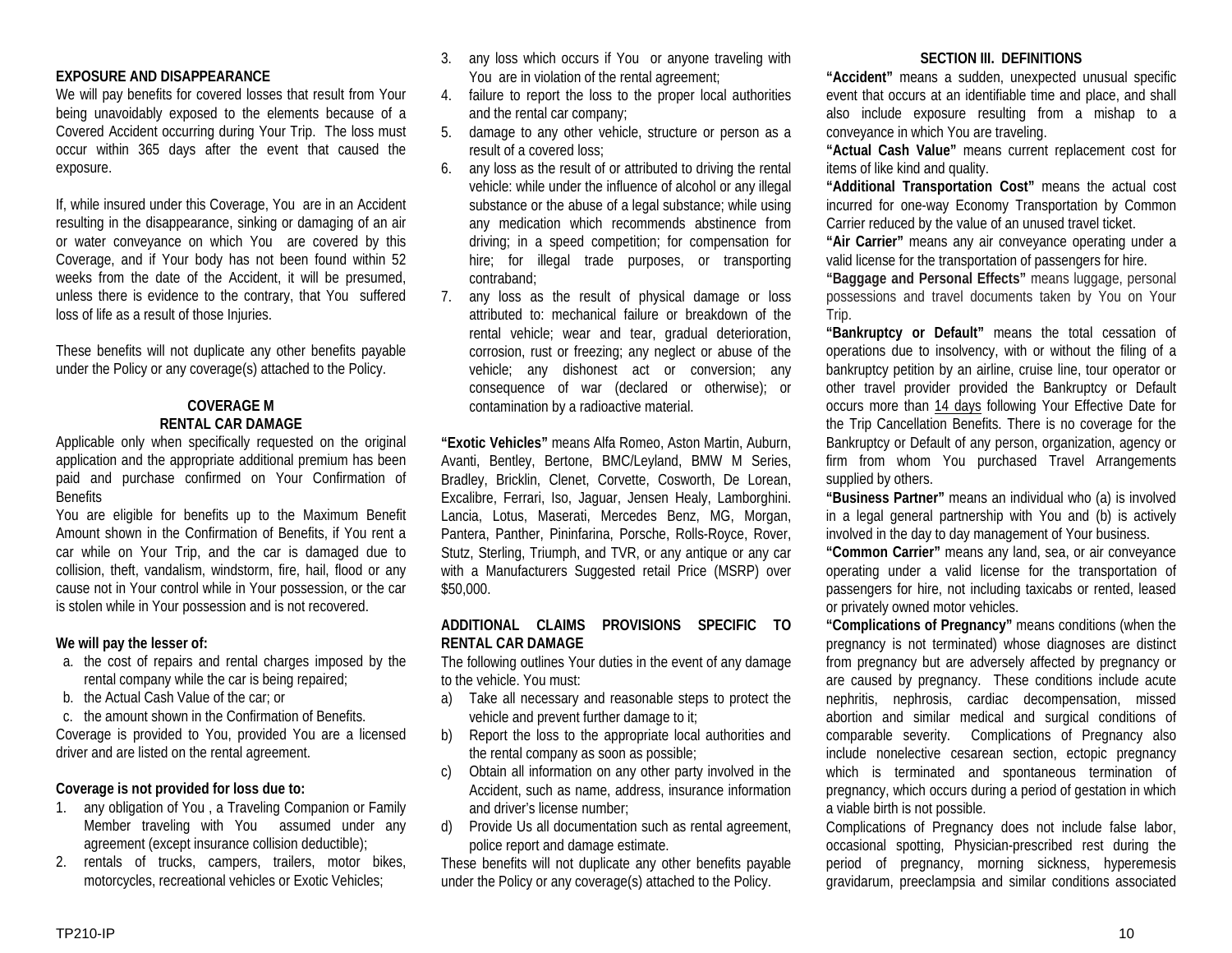with the management of a difficult pregnancy not constituting a nosologically distinct complication of pregnancy.

**"Confirmation of Benefits**" means a written confirmation specifying the coverages and amounts purchased and which is delivered following purchase**.**

**"Covered Accident"** means an Accident that occurs while coverage is in force and results in a loss for which benefits are payable

**"Domestic Partner** means an opposite or same sex partner who, for at least 10 consecutive months, has resided with You and shared financial assets/obligations with You . Both You and the Domestic Partner must: (1) intend to be life partners; (2) be at least the age of consent in the state in which You both reside; and (3) be mentally competent to contract. Neither You nor the Domestic Partner can be related by blood to a degree of closeness that would prohibit a legal marriage, be married to anyone else, or have any other Domestic Partner. The Company may require proof of the Domestic Partner relationship in the form of a signed and completed affidavit of domestic partnership.

**"Economy Transportation"** means the lowest published available transportation rate for a ticket on a Common Carrier matching the original class of transportation that You purchased for Your Trip.

**"Elective Treatment and Procedures"** means any medical treatment or surgical procedure that is not medically necessary, including any service, treatment, or supplies that are deemed by the federal, or a state or local government authority, or by Us to be research or experimental or that is not recognized as a generally accepted medical practice.

**"Family Member"** means any of the following: Your or Your Traveling Companion's legal spouse (or common-law spouse where legal), legal guardian or ward, son or daughter (adopted, foster, step or in-law), brother or sister (includes step or in-law), parent (includes step or in-law), grandparent (includes in-law), grandchild, aunt, uncle, niece or nephew or Domestic Partner.

**"Home"** means Your primary place of residence.

**"Hospital"** means (a) a place which is licensed or recognized as a general hospital by the proper authority of the state in which it is located: (b) a place operated for the care and treatment of resident inpatients with a registered graduate nurse (RN) always on duty and with a laboratory and X-ray facility: (c) a place recognized as a general hospital by the Joint Commission on the Accreditation of Hospitals; (d) other than a residence, a place where treatment in a Hyperbaric

chamber can be received. Not included is a hospital or institution licensed or used principally: (1) for the treatment or care of drug addicts or alcoholics: or (2) as a clinic continued or extended care facility, skilled nursing facility, convalescent home, rest home, nursing home or home for the aged.

**"Inclement Weather"** means any weather condition that delays the scheduled arrival or departure of a Common Carrier.

**"Injury" or "Injuries"** means bodily harm caused by an Accident which: 1) occurs while Your coverage is in effect under the Policy; and 2) requires examination and treatment by a Legally Qualified Physician. The Injury must be the direct cause of loss and must be independent of all other causes and must not be caused by, or result from, Sickness.

**"Insured"** means a person(s) who is booked to travel on a Trip, and for whom the required premium is paid, also referred to as You and Your.

**"Intoxicated"** mean a blood alcohol level that equals or exceeds the legal limit for operating a motor vehicle in the state or jurisdiction where You are located at the time of an incident.

**"Legally Qualified Physician"** means a physician: (a) other than You , a Traveling Companion or a Family Member; (b) practicing within the scope of his or her license; and (c) recognized as a physician in the place where the services are rendered.

**"Maximum Benefit Amount"** means the maximum amount payable for coverage provided to You as shown in the Confirmation of Benefits.

**"Medically Necessary"** means a service which is appropriate and consistent with the treatment of the condition in accordance with accepted standards of community practice.

**"Medical Treatment"** means examination and treatment by a Legally Qualified Physician for a condition which first manifested itself, worsened or became acute or had symptoms which would have prompted reasonable person to seek diagnosis, care or treatment.

**"Natural Disaster"** means a flood, hurricane, tornado, earthquake, mudslide, tsunami, avalanche, landslide, volcanic eruption, fire, wildfire or blizzard that is due to natural causes.

**"Pre-Existing Condition"** means an illness, disease, or other condition during the 60 day period immediately prior to the date Your coverage is effective for which You or Your Traveling Companion, Business Partner or a Family Member : 1)received or received a recommendation for a test,

examination, or medical treatment for a condition which first manifested itself, worsened or became acute or had symptoms which would have prompted a reasonable person to seek diagnosis, care or treatment; or 2) took or received a prescription for drugs or medicine. Item (2) of this definition does not apply to a condition which is treated or controlled solely through the taking of prescription drugs or medicine and remains treated or controlled without any adjustment or change in the required prescription throughout the 60 day period before coverage is effective under this Policy.

**"Published Penalties"** means any published cancellation penalties levied by Your travel agency or travel supplier that apply to all clients of the travel agency or travel supplier and can be documented at time of Your purchase of Travel Arrangements from Your travel agency.

**"Scheduled Departure Date"** means the date on which You are originally scheduled to leave on Your Trip.

**"Scheduled Return Date"** means the date on which You are originally scheduled to return to the point of origin or the original final destination of Your Trip.

**"Sickness"** means an illness or disease of the body which: 1)requires examination and treatment by a Legally Qualified Physician, and 2) commences while Your coverage is in effect.

**"Strike"** means any organized and legally sanctioned labor disagreement resulting in a stoppage of work: (a) as a result of a combined effort of workers which was unannounced and unpublished at the time travel services were purchased; and (b) which interferes with the normal departure and arrival of a Common Carrier.

**"Terrorist Incident"** means an act of violence, that is deemed terrorism by the United States Government other than civil disorder or riot (that is not an act of war, declared or undeclared) that results in loss of life or major damage to property, by any person acting alone or in association with other persons on behalf of or in connection with any organization which is generally recognized as having the intent to overthrow or influence the control of any other government.

**"Third Party"** means a person or entity other than You or the Company.

**"Transportation Expense"** means the cost of Medically Necessary conveyance, personnel, services or supplies.

**"Travel Arrangements"** means: (a) transportation; (b) accommodations; and (c) other specified services arranged by the Travel Supplier for Your Trip. Air arrangements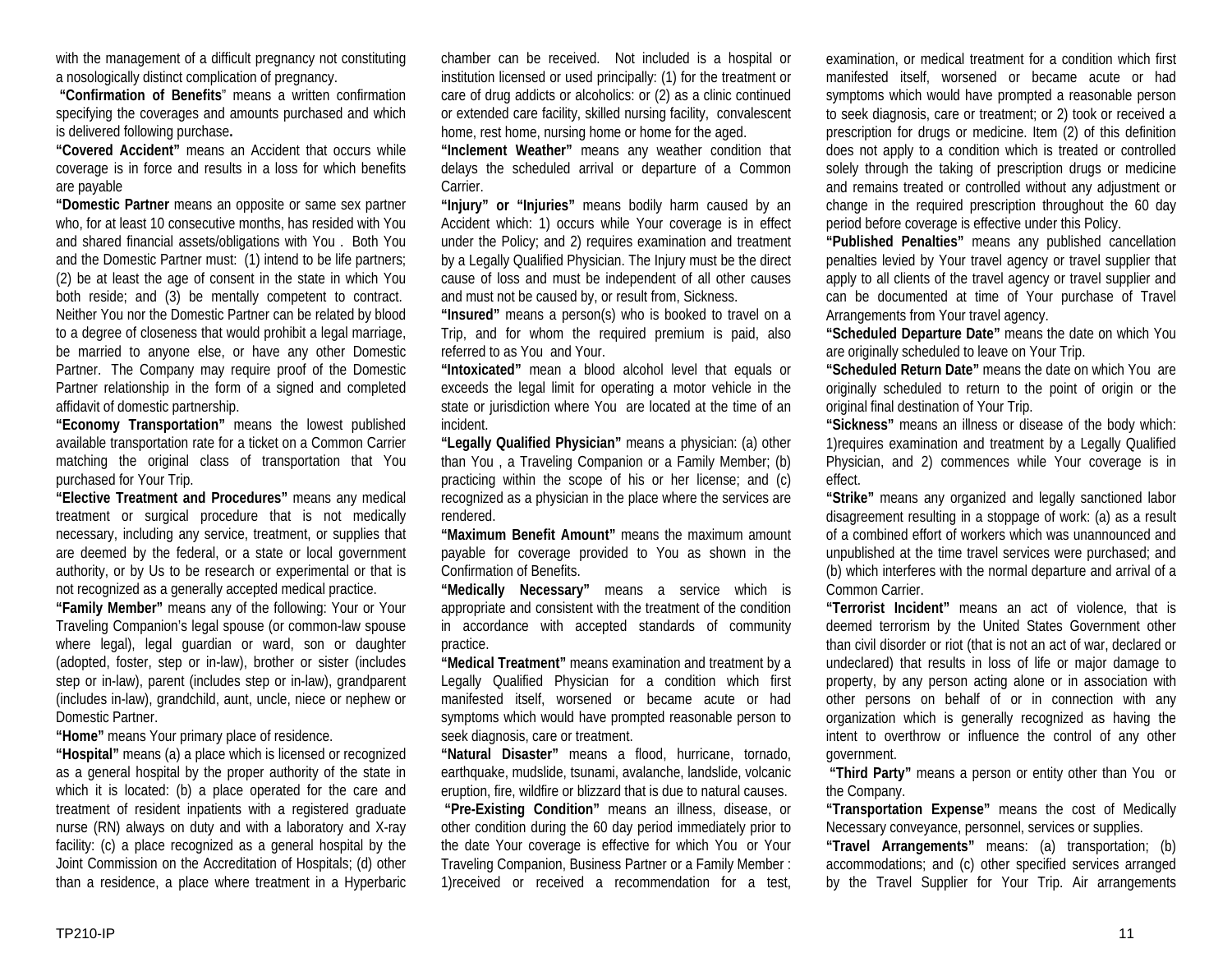covered by this definition also include any direct round trip air flights booked by others, to and from Your Scheduled Trip Departure and return cities, provided the dates of travel for the air flights are within 7 total days of Your scheduled Trip dates.

**"Traveling Companion"** means a person or persons whose names appear with Yours on the same Travel Arrangements and who, during Your Trip, will accompany You.

**"Travel Supplier"** means any entity or organization that coordinates or supplies travel services for You.

**"Trip"** means a scheduled trip for which coverage for Travel Arrangements is requested and the premium is paid prior to Your actual or Scheduled Departure Date of Your Trip.

**"Us", "We", "Our"** means United States Fire Insurance Company**.**

**"Usual and Customary Charges"** means those comparable charges for similar treatment, services and supplies in the geographic area where treatment is performed.

## **SECTION IV. GENERAL EXCLUSIONS AND LIMITATIONS Benefits are not payable for any loss due to, arising or resulting from:**

- 1. suicide, attempted suicide or any intentionally selfinflicted injury of You , a Traveling Companion, Family Member or Business Partner booked to travel with You , while sane or insane;
- 2. an act of declared or undeclared war;
- 3. participating in maneuvers or training exercises of an armed service, except while participating in weekend or summer training for the reserve forces of the United States, including the National Guard;
- 4. riding or driving in races, or speed or endurance competitions or events;
- 5. mountaineering (engaging in the sport of scaling mountains generally requiring the use of picks, ropes, or other special equipment);
- 6. participating as a member of a team in an organized sporting competition or participating as a professional in a stunt, athletic or sporting event or competition;
- 7. participating in bodily contact sports, skydiving or parachuting except parasailing, hang gliding, bungee cord jumping, extreme skiing, skiing outside marked trails or heli-skiing, spelunking or caving, or scuba diving if the depth exceeds 120 feet (40 meters) or if You are not certified to dive and a dive master is not present during the dive;
- 8. piloting or learning to pilot or acting as a member of the crew of any aircraft;
- 9. being Intoxicated as defined herein, or under the influence of any controlled substance unless as administered or prescribed by a Legally Qualified Physician;
- 10. the commission of or attempt to commit a felony or being engaged in an illegal occupation;
- 11. normal childbirth or pregnancy (except Complications of Pregnancy or as specifically provided under Trip Cancellation/Trip Interruption) or voluntarily induced abortion;
- 12. dental treatment (except as coverage is otherwise specifically provided herein);
- 13. amounts which exceed the Maximum Benefit Amount for each coverage as shown in the Confirmation of Benefits;
- 14. due to a Pre-Existing Condition, as defined in the Policy. The Pre-Existing Condition Limitation does not apply to the Emergency Medical Evacuation or return of remains coverage;
- 15. any amount paid or payable under any Worker's Compensation, Disability Benefit or similar law;
- 16. a loss or damage caused by detention, confiscation or destruction by customs;
- 17. Elective Treatment and Procedures;
- 18. Complications from Elective Treatment and Procedures otherwise not payable under this Policy;
- 19. medical treatment during or arising from a Trip undertaken for the purpose or intent of securing medical treatment;
- 20. a mental or nervous condition, unless hospitalized for that condition while the Policy is in effect for You ;
- 21. due to loss or damage (including death or injury) and any associated cost or expense resulting directly from the discharge, explosion or use of any device, weapon or material employing or involving chemical, biological, radiological or similar agents, whether in time of peace or war, and regardless of who commits the act and regardless of any other sequence thereto.

## **PRE-EXISTING CONDITION EXCLUSION:**

The Company will not pay for any expense as a result of any illness, disease, or other condition during the 60 day period immediately prior to the date Your coverage is effective for which You or Your Traveling Companion, Business Partner or Family Member: 1) received or received a recommendation

for a test, examination, or medical treatment for a condition which first manifested itself, worsened or became acute or had symptoms which would have prompted a reasonable person to seek diagnosis, care or treatment; or 2) took or received a prescription for drugs or medicine. Item (2) of this Exclusion does not apply to a condition which is treated or controlled solely through the taking of prescription drugs or medicine and remains treated or controlled without any adjustment or change in the required prescription throughout the 60 day period before coverage is effective under this Policy.

## **Waiver of the Pre-Existing Condition Exclusion**

The exclusion for Pre-Existing Condition will be waived provided:

- a) Your Payment for this Policy and enrollment form are received within 21 days of the date Your initial Payment or Deposit for Your Trip is received; and
- b) You insure all Prepaid Trip costs that are subject to cancellation penalties or restrictions and also insure within 21 days of the Payment or Deposit for those Travel Arrangements the cost of any subsequent Travel Arrangements (or any other Travel Arrangements not made through Your travel agent) added to Your Trip; and
- c) You are not disabled from travel at the time Your premium is paid.

## **EXCESS INSURANCE LIMITATION**

The insurance provided by this Policy, except Accidental Death and Dismemberment, Optional Air Flight Only Accidental Death and Dismemberment, Emergency Accident and Sickness Medical Expense (if optional Primary Coverage Upgrade purchased) and Baggage and Personal Effects (if optional Primary Coverage Upgrade purchased) shall be in excess of all other valid and collectible Insurance or indemnity. If at the time of the occurrence of any loss there is other valid and collectible insurance or indemnity in place, the Company shall be liable only for the excess of the amount of loss, over the amount of such other insurance or indemnity, and applicable deductible. Recovery of losses from other parties does not result in a refund of premium paid.

#### **SECTION V. PAYMENT OF CLAIMS**

**Claim Procedures: Notice of Claim**: Notice of claim must be reported within 20 days after a loss occurs or as soon as is reasonably possible. You or someone on Your behalf may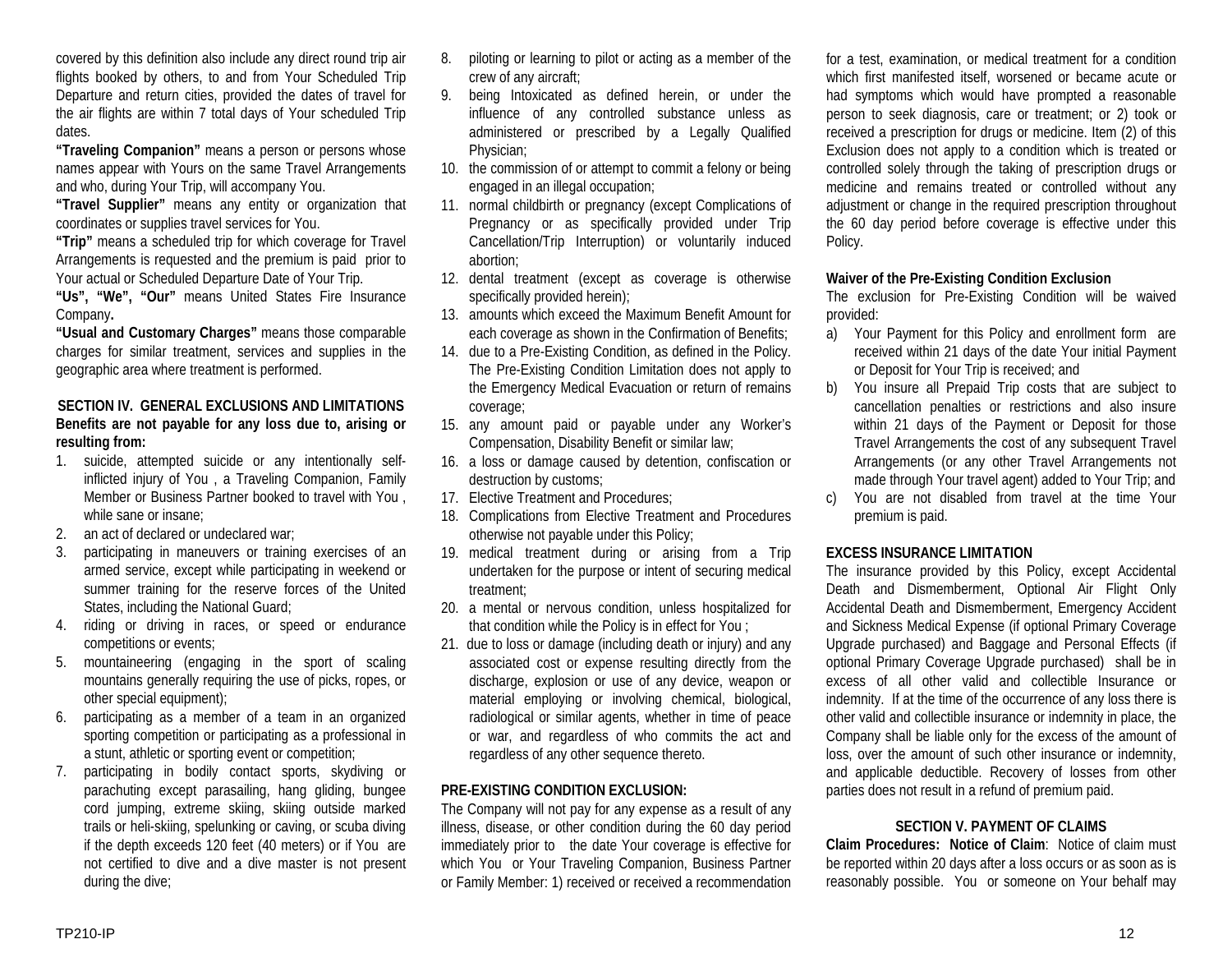give the notice. The notice should be given to Us or Our designated representative and should include sufficient information to identify You .

**Claim Procedures: Claim Forms**: When notice of claim is received by Us or Our designated representative, forms for filing proof of loss will be furnished. If these forms are not sent within 15 days, the proof of loss requirements can be met by You sending Us a written statement of what happened. This statement must be received within the time given for filing proof of loss.

**Claim Procedures: Proof of Loss**: Proof of loss must be provided within 90 days after the date of the loss or as soon as is reasonably possible. Proof must, however, be furnished no later than 12 months from the time it is otherwise required, except in the absence of legal capacity.

**Payment of Claims: When Paid**: We, or Our designated representative, will pay the claim after receipt of acceptable proof of loss.

**Payment of Claims**: **To Whom Paid**: Benefits for loss of life will be paid to Your designated beneficiary. If a beneficiary is not otherwise designated by You , benefits for loss of life will be paid to the first of the following surviving preference beneficiaries:

- a) Your spouse;
- b) Your child or children jointly:
- c) Your parents jointly if both are living or the surviving parent if only one survives;
- d) Your brothers and sisters jointly; or
- e) Your estate.

All other Benefits will be paid directly to You, unless otherwise directed. Any accrued benefits unpaid at Your death will be paid to Your estate. If You have assigned Your benefits, We will honor the assignment if a signed copy has been filed with us. We are not responsible for the validity of any assignment. All or a portion of all benefits provided by the Policy may, at Our option, be paid directly to the provider of the service(s) to You . All benefits not paid to the provider will be paid to You . If any benefit is payable to: (a) an Insured who is a minor or otherwise not able to give a valid release; or (b) an Insured's estate, We may pay any amount due under the Policy to Insured's beneficiary or any relative whom We find entitled to the payment. Any payment made in good faith shall fully discharge Us to any party to the extent of such payment.

**Subrogation:** If the Company has made a payment for a loss under this Policy, and the person to or for whom payment was made has a right to recover damages from the Third

Party responsible for the loss, the Company will be subrogated to that right. You shall help the Company exercise the Company's rights in any reasonable way that the Company may request: nor do anything after the loss to prejudice the Company's rights: and in the event You recover damages from the Third Party responsible for the loss, You will hold the proceeds of the recover for the Company in trust and reimburse the Company to the extent of the Company's previous payment for the loss.

#### **SECTION VI. GENERAL PROVISIONS**

**Entire Contract: Changes:** This Policy, Confirmation of Benefits and any attachments are the entire contract of insurance. No agent may change it in any way. Only an officer of the Company can approve a change. Any such change must be shown in this Policy or its attachments.

**Beneficiary Designation and Change:** The Insured's beneficiary(ies) is (are) the person(s) designated by and on file with the Company/administrator.

An Insured over the age of majority and legally competent may change his or her beneficiary designation at any time, unless an irrevocable designation has been made, without the consent of the designated beneficiary(ies), by providing the Company/administrator with a written request for change. When the request is received, whether is then living or not, the change of beneficiary will relate back to and take effect as of the date of execution of the written request, but without prejudice to the Company on account of any payment made by it prior to receipt of the request.

**Misstatement of Age**: If premiums are based on age and the Insured has misstated his or her age, there will be a fair adjustment of premiums based on his or her true age. If the benefits for which is insured are based on age and the Insured has misstated his or her age, there will be an adjustment of said benefit based on his or her true age. The Company may require satisfactory proof of age before paying any claim.

**Physician Examination and Autopsy:** The Company, at the expense of the Company, may have You examined when and as often as is reasonable while the claim is pending. The Company may have an autopsy done (at the expense of the Company) where it is not forbidden by law.

**Legal Actions:** All policy terms will be interpreted under the laws of the state in which the Policy was issued. No legal action may be brought to recover on the Policy within 60 days after written Proof of Loss has been furnished. No legal

action for a claim may be brought against Us after 3 years from the time written Proof of Loss is required to be furnished. **Concealment and Misrepresentation:** The entire coverage will be void, if before, during or after a loss, any material fact or circumstance relating to this Policy or claim has been concealed or misrepresented.

**Other Insurance with the Company:** You may be covered under only one travel Policy with the Company for each Trip. If You are covered under more than one such Policy, You may select the coverage that is to remain in effect. In the event of death, the selection will be made by the beneficiary or estate. Premiums paid (less claims paid) will be refunded for the duplicate coverage that does not remain in effect.

**Reductions in the Amount of Insurance:** The applicable benefit amount will be reduced by the amount of benefits, if any, previously paid for any loss or damage under this Policy for Your Trip.

**Payment of Premium:** Coverage is not effective unless all premium has been paid to the Company/administrator prior to a date of loss or insured occurrence.

**Termination of This Policy**: Termination of this Policy will not affect a claim for Loss which occurs while the Policy is in force.

**Transfer of Coverage:** Coverage under this Policy cannot be transferred to anyone else.

**Controlling Law:** Any part of this Policy that conflicts with the state law where this Policy is issued is changed to meet the requirements of that state's law.

#### **STATE ENDORSEMENTS**

These Amendatory Endorsements are attached to and made a part of the Policy issued to the Insured. The provisions of these Amendatory Endorsements are effective on the Effective Date and will expire concurrently with the Policy, unless otherwise terminated.

If there is a conflict between the Policy and these Endorsements, the terms of the Endorsement will govern.

#### **ARKANSAS**

The Policy/Certificate are hereby amended for **Arkansas** as follows:

1. The **Legal Actions** provision appearing in **SECTION VI General Provisions** is deleted and replaced as follows: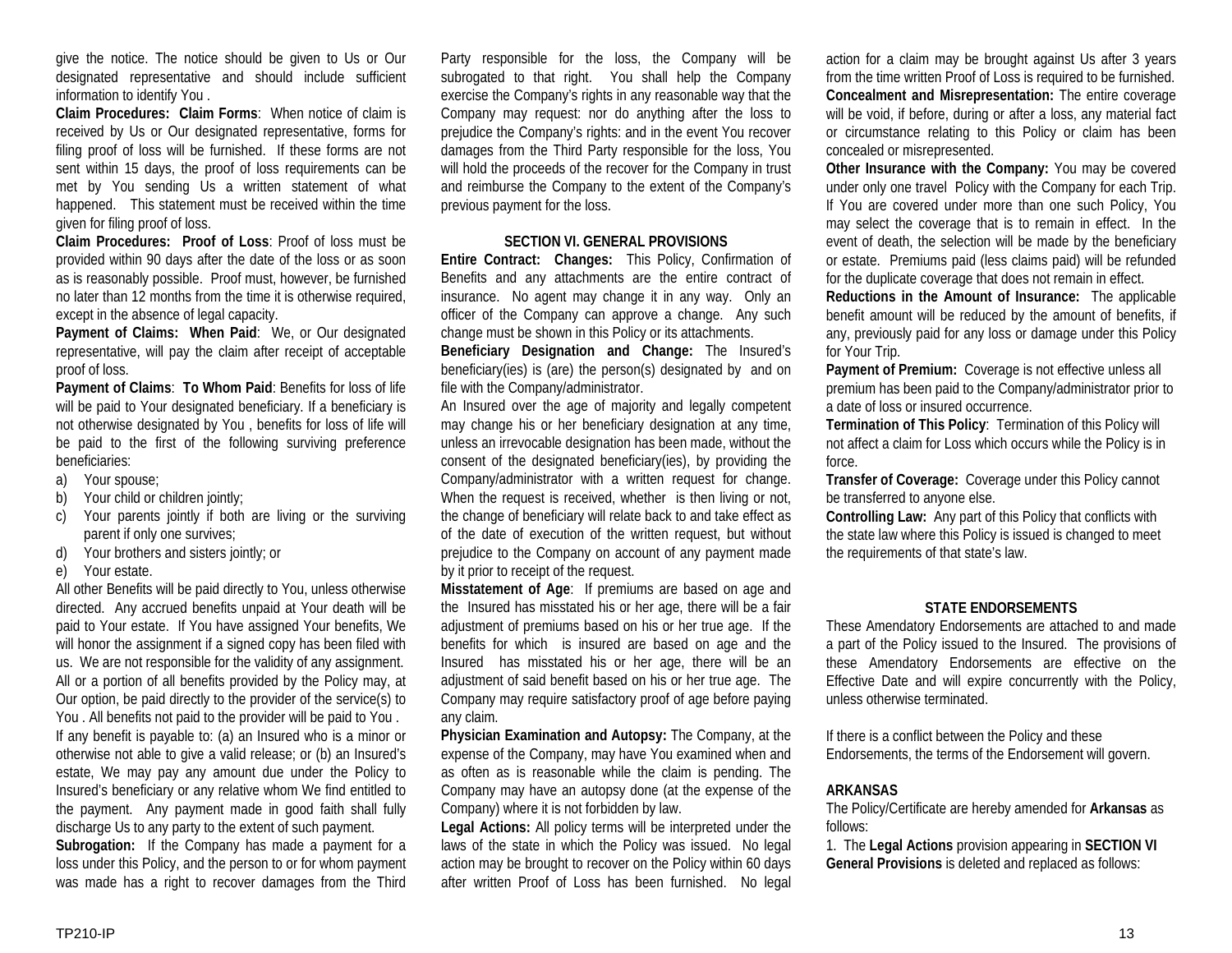**Legal Actions:** All policy terms will be interpreted under the laws of the state in which the policy was issued. Legal action or suit for a claim may be brought against Us within the time allowed by law.

2. The **Subrogation** provision appearing in **SECTION V Payment of Claims** is amended to include this sentence which will appear as follows at the end of the provision: The Company is entitled to recovery only after You have been fully compensated for the loss sustained.

## **CONNECTICUT**

The Policy is hereby amended for **Connecticut** as follows: 1**.** The following Exclusion in **SECTION IV GENERAL EXCLUSIONS** is deleted and replaced as follows: No indemnity will be paid for loss caused by the voluntary use of any controlled substance as defined in Title II of the Comprehensive Drug Abuse Prevention and Control Act of 1970, as now or hereafter amended, unless as prescribed by the Insured's Legally Qualified Physician;

2. Exclusion in **SECTION IV GENERAL EXCLUSIONS** referencing chemical, biological, radiological or similar agents is deleted in its entirety and will not appear.

3. The **Excess Insurance** provision in **SECTION IV GENERAL EXCLUSIONS** is deleted and will not appear.

4. The **Subrogation** provision in **SECTION V PAYMENT OF CLAIMS** is deleted and replaced as follows: **Subrogation:** If the Company has made a payment for a loss under this coverage, and the person to or for whom payment was made has a right to recover damages from the Third Party responsible for the loss, the Company will be subrogated to that right as permitted by law. You shall help the Company exercise the Company's rights in any reasonable way that the Company may request: nor do anything after the loss to prejudice the Company's rights: and in the event You recover damages from the Third Party responsible for the loss, You will hold the proceeds of the recover for the Company in trust and reimburse the Company to the extent of the Company's previous payment for the loss, as permitted by law.

# **IDAHO**

The Policy is hereby amended for **Idaho** as follows: The following is added at the bottom of **SECTION VI GENERAL PROVISIONS**: **Contact Information for the Idaho Department of** 

**Insurance:**

Idaho Department of Insurance Consumer Affairs 700 W. State Street, 3rd Floor PO Box 83720 Boise, ID 83720-0043 1-800-721-3272 or 208-334-4250 or www.DOI.Idaho.gov

# **ILLINOIS**

The Policy is hereby amended for **Illinois** as follows: A. Item b.(i) under "**Other Covered Reasons**" in both **COVERAGE A TRIP CANCELLATION** and **COVERAGE B TRIP INTERRUPTION** appearing in **SECTION II. COVERAGES** is deleted and replaced as follows: (i) the building structure itself is unstable and there is a risk of collapse;

B. The last sentence in the definition of "**Injury**" or "**Injuries**" appearing in **SECTION III. DEFINITIONS** is deleted and replaced as follows:

The Injury must be the direct cause of loss and must be independent of disease or bodily infirmity and must not be caused by, or result from, Sickness.

C. The definition of "**Complications of Pregnancy**" appearing in **SECTION III. DEFINITIONS** is deleted and replaced as follows:

**"Complications of Pregnancy"** means conditions (when the pregnancy is not terminated) whose diagnoses are distinct from pregnancy but are adversely affected by pregnancy or are caused by pregnancy. These conditions include acute nephritis, nephrosis, cardiac decompensation, hyperemesis gravidarum, preeclampsia, missed abortion and similar medical and surgical conditions of comparable severity. Complications of Pregnancy also include nonelective cesarean section, ectopic pregnancy which is terminated and spontaneous termination of pregnancy, which occurs during a period of gestation in which a viable birth is not possible. Complications of Pregnancy does not include false labor, occasional spotting, Physician-prescribed rest during the period of pregnancy, morning sickness and similar conditions associated with the management of a difficult pregnancy not constituting a nosologically distinct complication of pregnancy. D. Item 1) in the definition of "**Pre-Existing Condition**" appearing in **SECTION III. DEFINITIONS** is deleted and replaced as follows:

1) received or received a recommendation for a test, examination, or medical treatment for a condition which manifested itself, worsened or became acute or had

symptoms which would have prompted a reasonable person to seek diagnosis, care or treatment;

E. The following Exclusions appearing in **SECTION IV** 

**GENERAL EXCLUSIONS AND LIMITATIONS** are deleted in

their entirety and will not appear:

- 4. Races;
- 5. Mountaineering;
- 6. Organized sports;
- 7. Sporting activities;
- 8. Piloting;

F. Item 1) in the Pre-Existing Condition Exclusion appearing in **SECTION IV GENERAL EXCLUSIONS and LIMITATIONS** is deleted and replaced as follows:

1) received or received a recommendation for a test, examination, or medical treatment for a condition which manifested itself, worsened or became acute or had symptoms which would have prompted a reasonable person to seek diagnosis, care or treatment;

G. The **Payment of Claims: When Paid** provision appearing in **SECTION V PAYMENT OF CLAIMS** is deleted and replaced as follows:

**Payment of Claims: When Paid:** We, or Our designated representative, will pay the claim within 30 days after receipt of acceptable proof of loss. Failure to pay within such period shall entitle You to interest at the rate of 9% per annum from the 30<sup>th</sup> day after receipt of acceptable proof of loss to the date of late payment, provided that interest amounting to less than one dollar need not be paid.

H. The 1st sentence in the last paragraph of the **Payment of Claims: To Whom Paid** provision appearing in **SECTION V PAYMENT OF CLAIMS** is deleted and replaced as follows**:** If any benefit is payable to: (a) an Insured who is a minor or otherwise not able to give a valid release; or (b) Your estate, We may pay up to an amount not exceeding \$1,000 to Your beneficiary or any relative whom We find entitled to the payment.

# **MAINE**

The Policy is hereby amended for **Maine** as follows: 1. All references to "**Medically Necessary**", which appear in **COVERAGES I and J in SECTION II COVERAGES**, in the definition of **"Transportation Expense"** appearing in **SECTION III DEFINITIONS**, and the definition of **"Medically Necessary"** appearing in **SECTION III DEFINITIONS**, are hereby deleted and will not appear.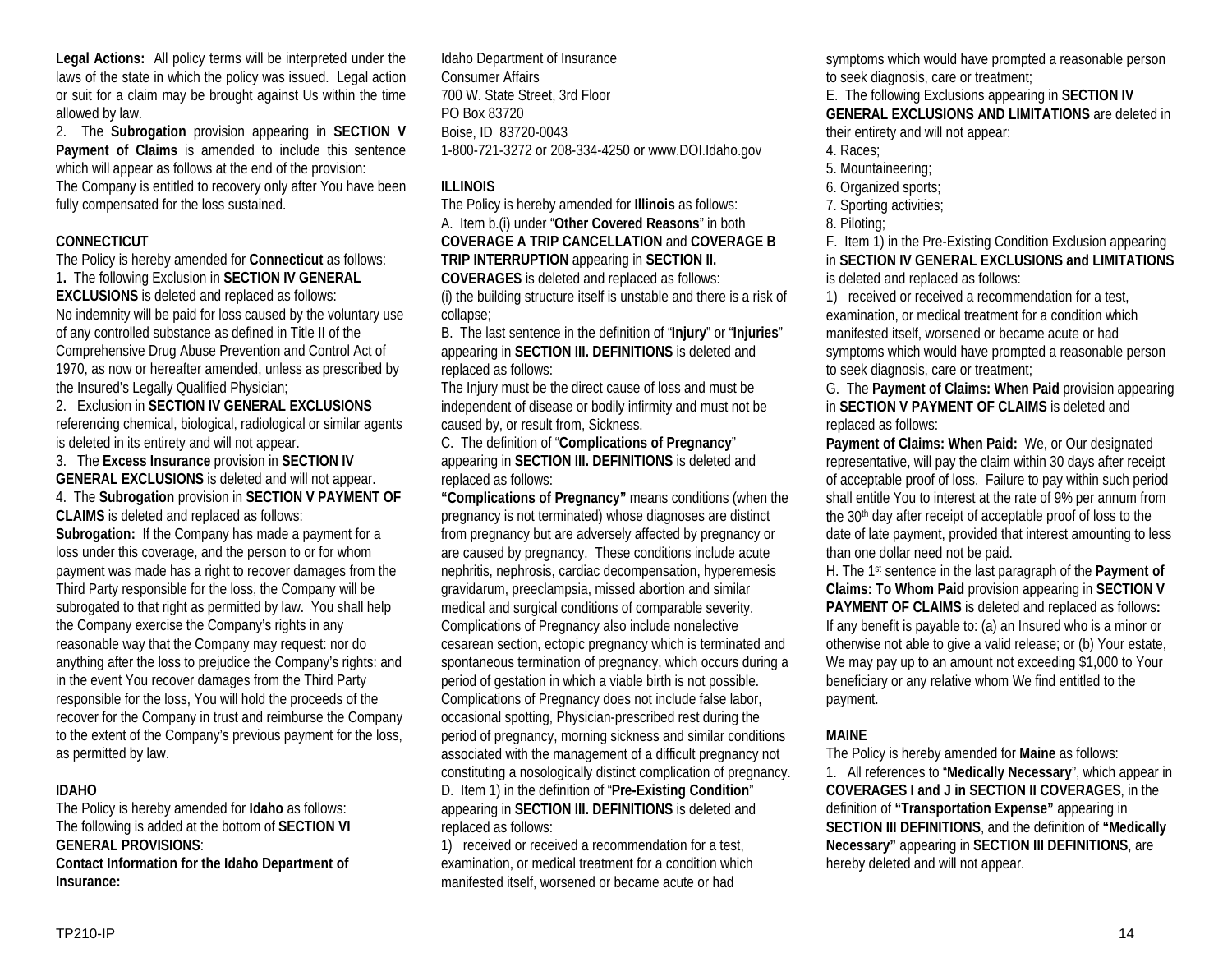#### 3. The bottom three Types of Losses in **COVERAGE K 24- HOUR ACCIDENTAL DEATH AND DISMEMBERMENT, COVERAGE L AIR FLIGHT ONLY ACCIDENTAL DEATH AND DISMEMBERMENT** in **SECTION II COVERAGES** are

deleted and replaced as follows:

Loss of thumb and index finger of the same hand

100 % of Principal Sum

Loss of Speech

100% of Principal Sum

Loss of Hearing Both Ears

100% of Principal Sum

# 4. The definition of **Actual Cash Value** in **SECTION III**

**DEFINITIONS** is deleted and replaced as follows:

**"Actual Cash Value"** means the replacement cost of an insured item of property at the time of loss, less the value of Physical Depreciation as to the item damaged. As used in this definition, Physical Depreciation means a value as determined according to standard business practices.

5. The **Concealment and Misrepresentation** provision in **SECTION VI GENERAL PROVISIONS** is deleted and replaced as follows:

**Concealment and Misrepresentation**: The entire coverage will be cancelled, if before, during or after a loss, any material fact or circumstance relating to this insurance has been fraudulent or materially misrepresented. Notice of prospective cancellation of the entire coverage will be delivered to the Insured at the Insured's last known address, and cancellation shall become effective 10 days after receipt by the Insured.

# **MISSOURI**

The Policy is hereby amended for **Missouri** as follows:

1. The following is added to the end of Exclusion 1. in **SECTION IV GENERAL EXCLUSIONS and LIMITATIONS**: and if death as a result of suicide occurs within one year from the date of the issue of an Annual Policy, We shall promptly refund all unearned premium paid for the coverage;

2. The **CLAIM PROCEDURES: NOTICE OF CLAIM:**  provision appearing in **SECTION V PAYMENT OF CLAIMS** is amended to include the following sentence at the end: However, no claim will be denied based upon Your failure to provide notice within such specified time, unless the failure operates to prejudice the rights of the Company, as per Missouri regulation 20CSR100-1.020.

3. The last sentence in the **Legal Actions** provision

appearing in **SECTION VI General Provisions** is deleted and replaced as follows:

No legal action for a claim may be brought against Us after ten (10) years from the time written Proof of Loss is required to be furnished.

4. The **Concealment and Misrepresentation** provision in **SECTION VI GENERAL PROVISIONS** is deleted and replaced as follows:

**Concealment and Misrepresentation**: The entire coverage will be cancelled, if before, during or after a loss, any material fact or circumstance relating to this insurance has been fraudulent or materially misrepresented. Notice of cancellation of the entire coverage for fraud or material misrepresentation will be delivered to You 30 days prior to the effective date of cancellation.

# **NEBRASKA**

The Policy is hereby amended for **Nebraska** as follows: A. Item 1. in the definition of **Pre-Existing Condition** appearing in **SECTION III DEFINITIONS** is deleted and replaced as follows:

1) received or received a recommendation for a test, examination, or medical treatment for a condition which first manifested itself, worsened or became acute or exhibited a subjective indication of a disease or a change in condition as perceived by You which would have prompted a reasonable person to seek diagnosis, care or treatment;

B. In Exclusion 4. appearing in **SECTION IV GENERAL EXCLUSIONS**, the reference to "races" is changed to "organized races".

C. Item 1. in the **PRE-EXISTING CONDITION EXCLUSION** provision appearing in **SECTION IV GENERAL** 

**EXCLUSIONS** is deleted and replaced as follows:

1) received or received a recommendation for a test, examination, or medical treatment for a condition which first manifested itself, worsened or became acute or exhibited a subjective indication of a disease or a change in condition as perceived by You which would have prompted a reasonable person to seek diagnosis, care or treatment;

D. The **Payment of Claims: When Paid:** provision appearing in **SECTION V PAYMENT OF CLAIMS** is deleted and replaced as follows:

**Payment of Claims**: **When Paid:** We, or Our designated representative, will pay the claim immediately (or within 30 days) after receipt of acceptable proof of loss.

If there is a conflict between the Policy and this Endorsement, the terms of this Endorsement will govern.

# **OHIO**

The Policy is hereby amended for **Ohio** as follows:

A. The following statement is added to the Face Page of the Policy:

WARNING: Any person who knowingly, with intent to defraud or knowing that he is facilitating a fraud against an insurer, submits an application or files a claim containing a false or deceptive statement is guilty of insurance fraud.

B. The Excess Insurance provision appearing in **SECTION IV GENERAL EXCLUSIONS AND LIMITATIONS** is deleted and will not appear.

# **SOUTH CAROLINA**

The Policy is hereby amended for **South Carolina** as follows: 1. The **Payment of Claims: To Whom Paid:** provision in **SECTION V PAYMENT OF CLAIMS is** deleted and replaced

as follows:

**Payment of Claims: To Whom Paid:** Benefits will be paid to the Insured. Loss of Life benefits are payable in accordance with the beneficiary designation in effect at the time of payment. If none is then in effect, the benefits will be paid to the Insured's estate. Any other benefits unpaid at death may be paid, at the Company's option, either to the Insured's beneficiary or estate.

2. The **Physical Examination and Autopsy and Legal Actions** provisions in **SECTION VI GENERAL PROVISIONS** are deleted and replaced as follows:

**Physical Examination and Autopsy:** The Company at its own expense may have the Insured examined as often as reasonably necessary while a claim is pending and in cases of death of the Insured the Company at its own expense also may have an autopsy performed during the period of contestability unless prohibited by law. The autopsy must be performed in South Carolina.

**Legal Actions:** No legal action may be brought to recover on this Policy within sixty days after written proof of loss has been given as required by this Policy. No such action may be brought after six years from the time written proof of loss is required to be given.

# **SOUTH DAKOTA**

The Policy is hereby amended for **South Dakota** as follows: